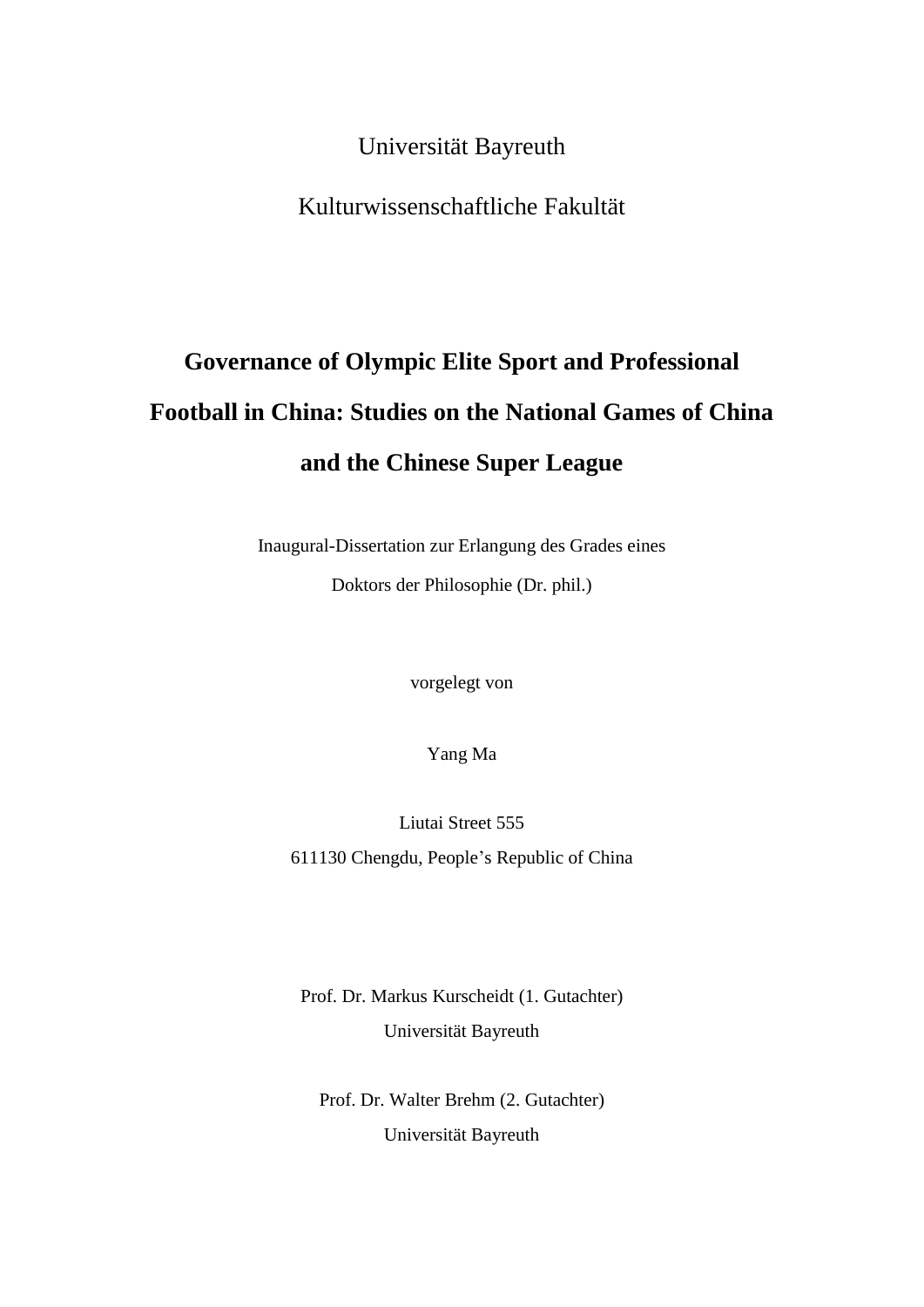# **Table of Contents**

| $\mathbf{1}$   |     |                                                                          |  |
|----------------|-----|--------------------------------------------------------------------------|--|
|                | 1.1 |                                                                          |  |
|                |     |                                                                          |  |
|                | 1.2 |                                                                          |  |
|                | 1.3 |                                                                          |  |
|                | 1.4 |                                                                          |  |
|                |     | 1.4.1                                                                    |  |
|                |     | Study 2: Commercialization of professional football in China 12<br>1.4.2 |  |
|                |     | 1.4.3                                                                    |  |
|                | 1.5 |                                                                          |  |
|                |     |                                                                          |  |
| $\overline{2}$ |     |                                                                          |  |
|                | 2.1 | The National Games of China as a governance instrument in Chinese elite  |  |
|                |     |                                                                          |  |
|                | 2.2 | Doing it the Chinese way: The politically-led commercialization of       |  |
|                | 2.3 | Governance of the Chinese Super League: A struggle between governmental  |  |
| 3              |     |                                                                          |  |
|                | 3.1 |                                                                          |  |
|                |     |                                                                          |  |
|                | 3.2 |                                                                          |  |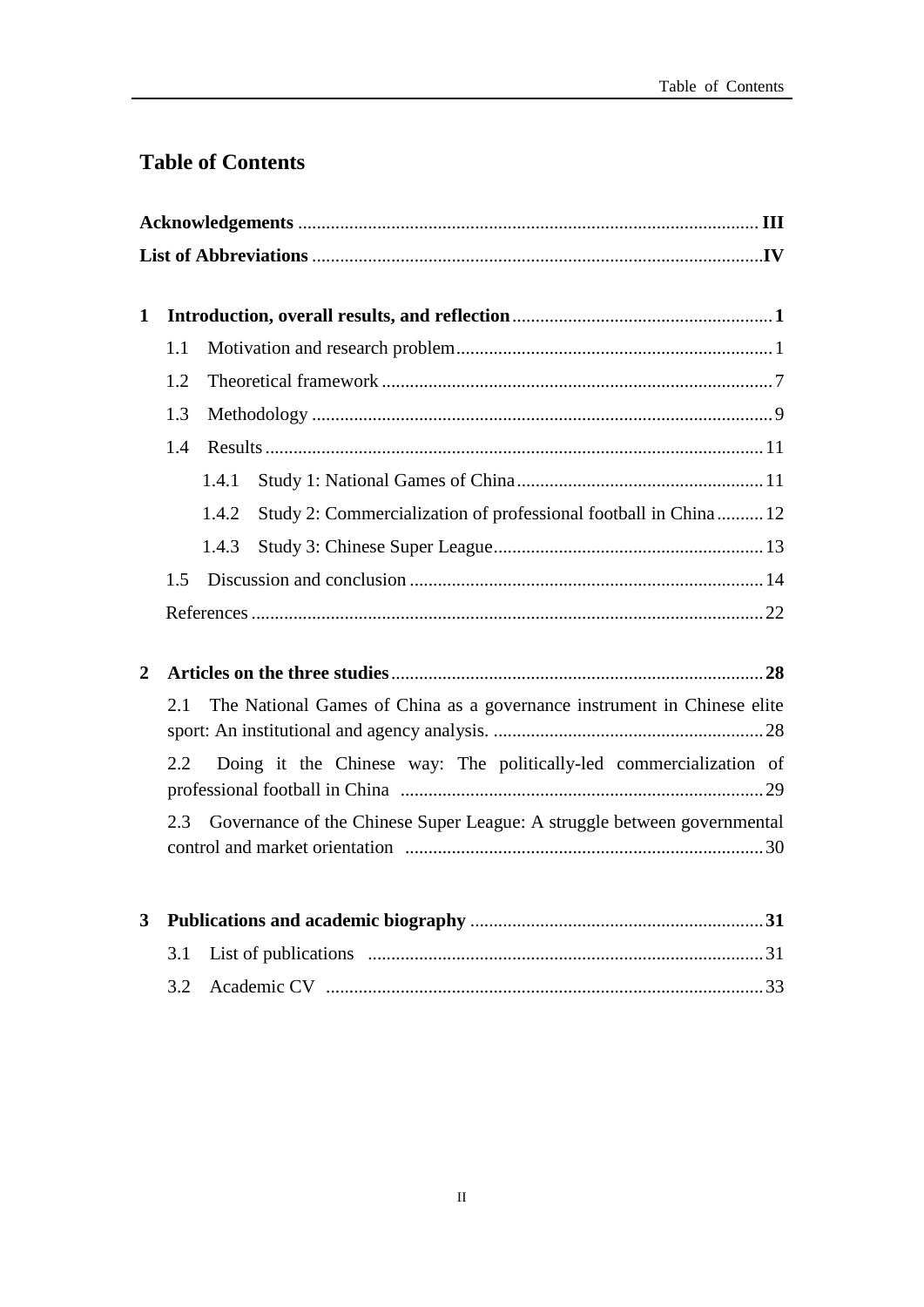# **Acknowledgements**

The work is the result of six years of thinking about the Chinese elite sport governance. It would not have been possible without the contributions and support of my doctoral supervisor, Prof. Dr. Markus Kurscheidt. I would like to thank him and acknowledge his outstanding work, which was achieved within tight timelines. To Markus, my gratitude is eternal. In addition, I would like to collectively recognize the substantial support offered by the following friends and colleagues, Andrea Loch, Dr. Nathalie [Prüschenk,](https://www.spowi2.uni-bayreuth.de/en/team/nathalie-prueschenk/index.php) Dr. Kristoff Reichel, Christian Brandt, Dr. Daniel Gruber, Johannes Baumeister, Prof. Dr. Christopher Huth, Heiko Heidenreich. I would also like to thank Dr. Jinming Zheng for providing me with probably the best quote. The list is far from exhaustive. My thanks also go to the University of Bayreuth for its research-friendly environment. Over the past six years, I have grown fond of the University of Bayreuth and Germany. Finally, I am indebted to my families for their patience, continuous encouragement, and support.

Yang Ma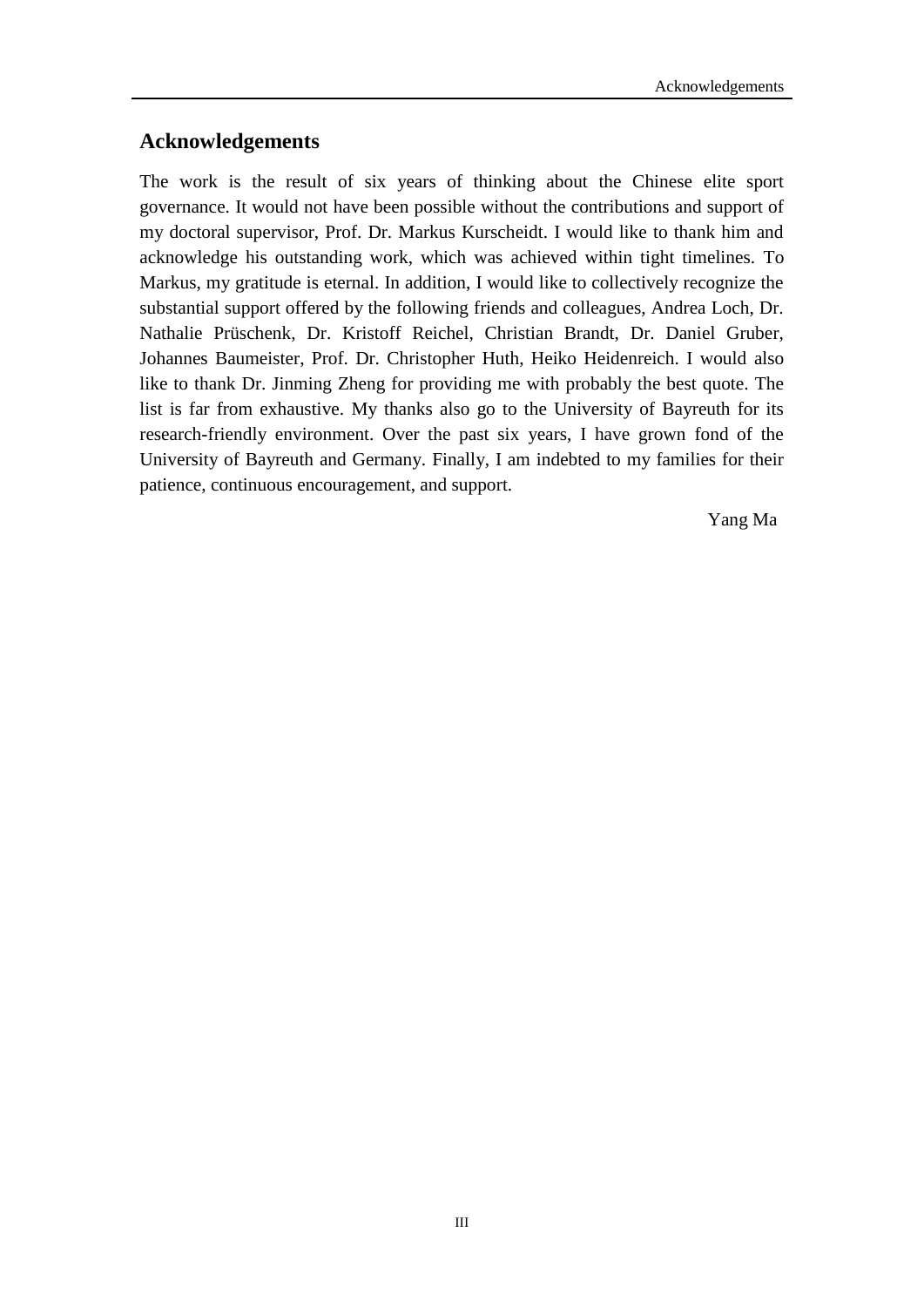# **List of Abbreviations**

| <b>AFC</b>   | <b>Asian Football Confederation</b>               |
|--------------|---------------------------------------------------|
| <b>CCDI</b>  | Central Commission for Discipline Inspection      |
| <b>CEO</b>   | <b>Chief Executive Officer</b>                    |
| <b>CFA</b>   | <b>Chinese Football Association</b>               |
| <b>CNKI</b>  | China National Knowledge Infrastructure           |
| <b>CSL</b>   | <b>Chinese Football Association Super League</b>  |
| <b>CSSCI</b> | <b>Chinese Social Science Citation Index</b>      |
| <b>EFL</b>   | Eastern Hemisphere City Football League           |
| <b>EPL</b>   | <b>English Premier League</b>                     |
| <b>EREG</b>  | <b>Evergrande Real Estate Group</b>               |
| <b>FA</b>    | <b>Football Association</b>                       |
| <b>FC</b>    | <b>Football Club</b>                              |
| <b>FIFA</b>  | Fédération Internationale de Football Association |
| <b>GAS</b>   | General Administration of Sport of China          |
| <b>IOC</b>   | <b>International Olympic Committee</b>            |
| <b>NGC</b>   | National Games of China                           |
| PA           | Principal-Agent                                   |
| PG           | <b>Provincial Government</b>                      |
| <b>PRC</b>   | People's Republic of China                        |
| <b>PSB</b>   | <b>Provincial Sport Bureau</b>                    |
| <b>SSCI</b>  | <b>Social Science Citation Index</b>              |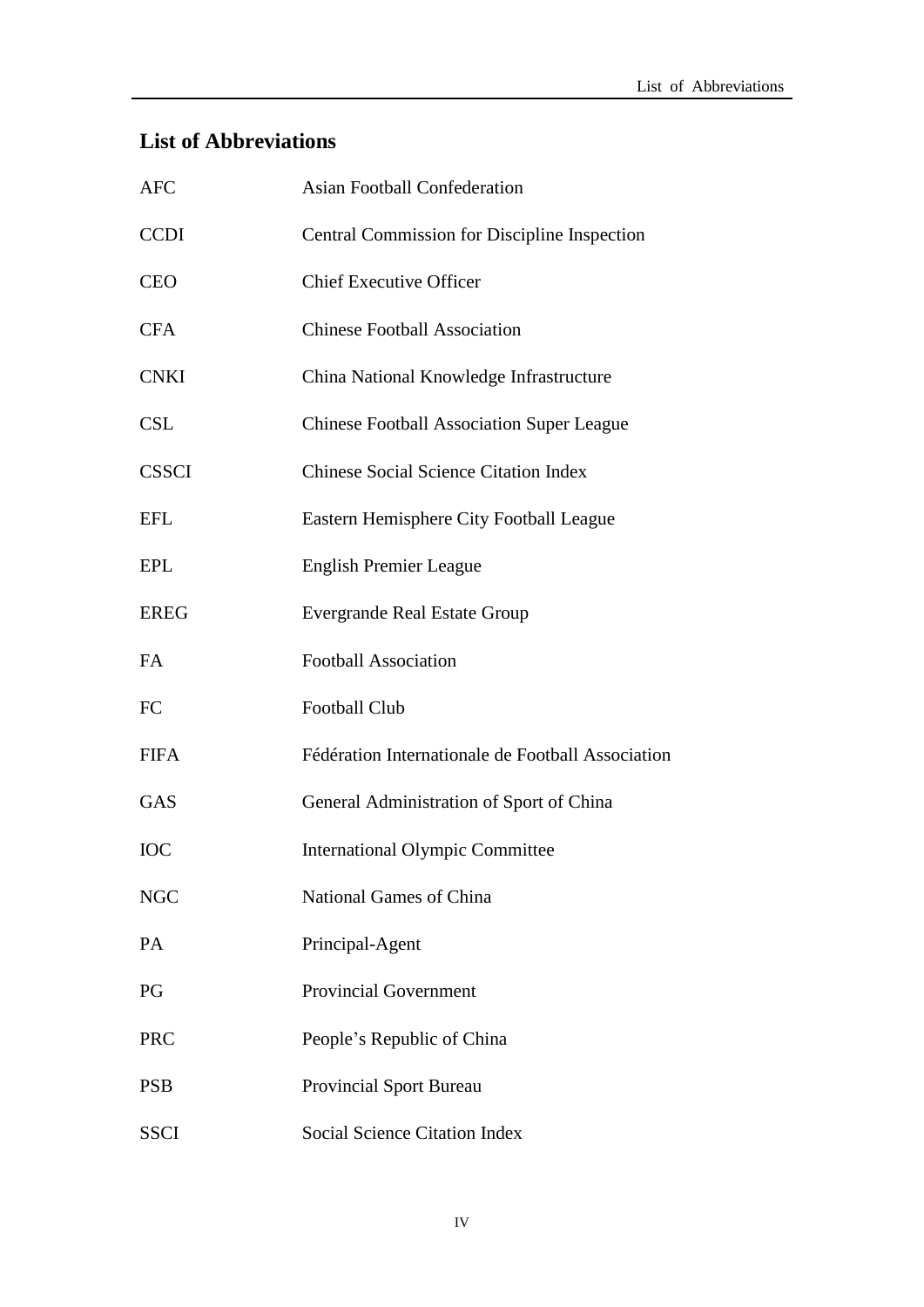# **1 Introduction, overall results, and reflection**

# **1.1 Motivation and research problem**

The 20th century witnessed astounding progress in modern sport, which expanded from its origins in politically leading, industrialized regions, namely in North America and Western Europe, to become an international social phenomenon and global business (Amara, Henry, Liang, & Uchiumi, 2005; Grix, Brannagan, & Lee, 2019; Manzenreiter & Horne, 2004; Tan & Houlihan, 2012). The process underlying this expansion is particularly salient in two cases—the Olympic movement and football (Amara et al., 2005). At the turn of the twentieth century, China became an important player in globalization processes, which was also reflected in its increasingly active role in the Olympics and football (Fan, 1998; Tan & Bairner, 2010; Xu, 2006). This development and policy focus was not imposed by others; rather, the People's Republic of China (PRC) chose to highlight and pursue it (Xu, 2008).

There is a general consensus among researchers that the PRC endeavors to symbolically express its overall modernization to the global public as well as to its own citizens through Olympic elite sport and modern football (Connell, 2018; Fan, Wu, & Xiong, 2005; Manzenreiter & Horne, 2007; Preuss & Alfs, 2011). Although there is no democratic tool, such as a public referendum, to legitimize the hosting of the Olympic Games or government involvement in elite sport within the Chinese context, two justifications have been frequently cited by the Chinese authorities: modern sport is an iconic representation of modern China (Dong & Mangan, 2001) and could be employed as an effective vehicle to refute the old image of the 'sick man of East Asia' by demonstrating the health and strength of the population (Grix et al., 2019; Tan & Green, 2008; Tan & Houlihan, 2012; Xu, 2008). The central government of the PRC soon recognized that achieving these non-sporting objectives requires internationally competitive performance of Chinese athletes, i.e., targeted elite sport development.

However, the above two examples of Olympic elite sport and football in modern China have demonstrated contrasting performances. In the case of the former, after decades of absence from the Olympic movement, China returned to the International Olympic Committee (IOC) in 1979 and made a successful comeback at the 1984 Summer Olympics in Los Angeles (Digel, Miao, & Utz, 2003; Xu, 2006). During the course of its politico-economic opening up in the 1980s, China started its catch-up process in the world of sports, with a focus on the Summer Olympics (Tan & Houlihan, 2012; Theodoraki, 2004). The 1990s confirmed these efforts in Chinese sport policy with an increase in China's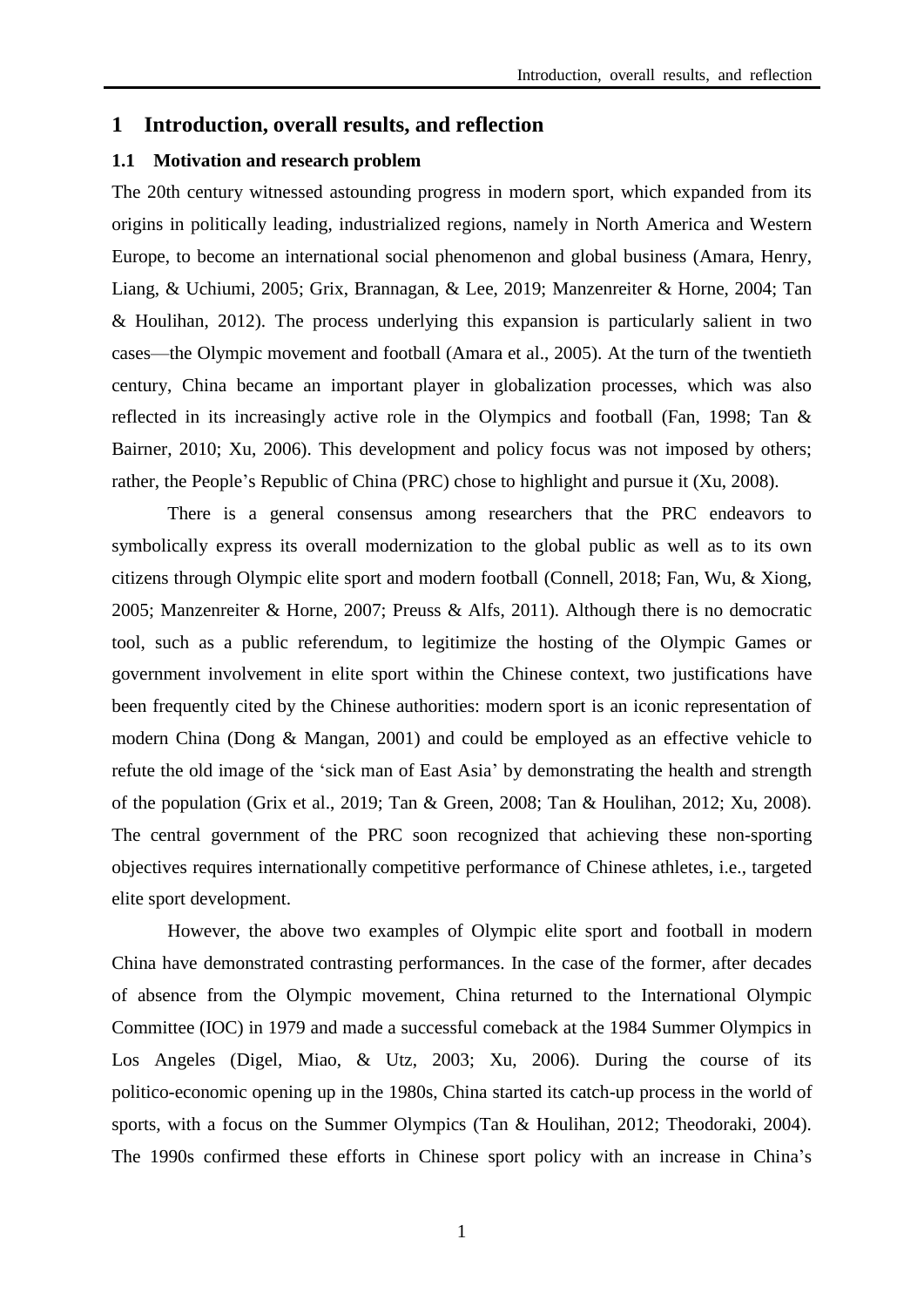Olympic medal count, placing among the top five countries. From 2000 onwards, China has held a continuous presence as one of the three best-performing nations at the Summer Olympics (Bernard & Busse, 2004; Fan et al., 2005). Modern China reached its apex on home soil at the Beijing 2008 Summer Olympics, during which the dominance of the United States was challenged since China ranked first at the gold medal table (Junior & Rodrigues, 2019; Zheng, Chen, Tan, & Houlihan, 2019a). Most importantly, after the Sydney 2000 Summer Olympics, the concept of *'Juguo Tizhi'* surfaced and was uncovered as the key factor contributing to China's particularly impressive upswing in gold medals (Hu & Henry, 2017; Zheng & Chen, 2016; Zheng, Chen, Tan, & Lau, 2018). This concept has been precisely and explicitly interpreted. As Zheng et al. (2018, p. 475) noted:

The definition of the concept can be summarized as the government, both central and local governments, ought to efficiently channel the limited resources, including financial, scientific, human and so forth to fully support elite sport development and Olympic success, in order to win glory for the nation.

 With regard to football development in China, Manzenreiter and Horne (2007) proposed the term *'footballization of China'* to describe the political use of football as a symbol of modernization of the PRC that is globally understood. Actually, football has already played a prominent part in the emergence of modern China. It has been documented that on October 1, 1949, the date of the declaration of the PRC, the Shengyan football team was invited to Beijing to play and celebrate the establishment of the new communist regime (Dong & Mangan, 2001). This event demonstrated the great desire of the political elite of the PRC to embrace the sport of football. However, in light of its continuing under-performing, *inter alia*, the humiliating failures against the Japanese and the South Koreans, the Chinese national football team has been frequently criticized by the domestic mainstream media as 'cowards' or the nation's 'chronic illness' (Liu, Chen, & Newman, 2019; Tan, Huang, Bairner, & Chen, 2016). Hence, football contributed much less to improving the image of China than Olympic elite sport.

 A limited number of articles have attempted to identify the reasons for the contrasting performances of Chinese athletes in Olympic elite sport and football within the Chinese context. Among these, Zheng and Chen (2016, p. 159) noted that the General Administration of Sport of China (GAS), which shoulders the political task of winning glory for the nation, deliberately prioritized individual sports or disciplines that offer *'low investment and quick*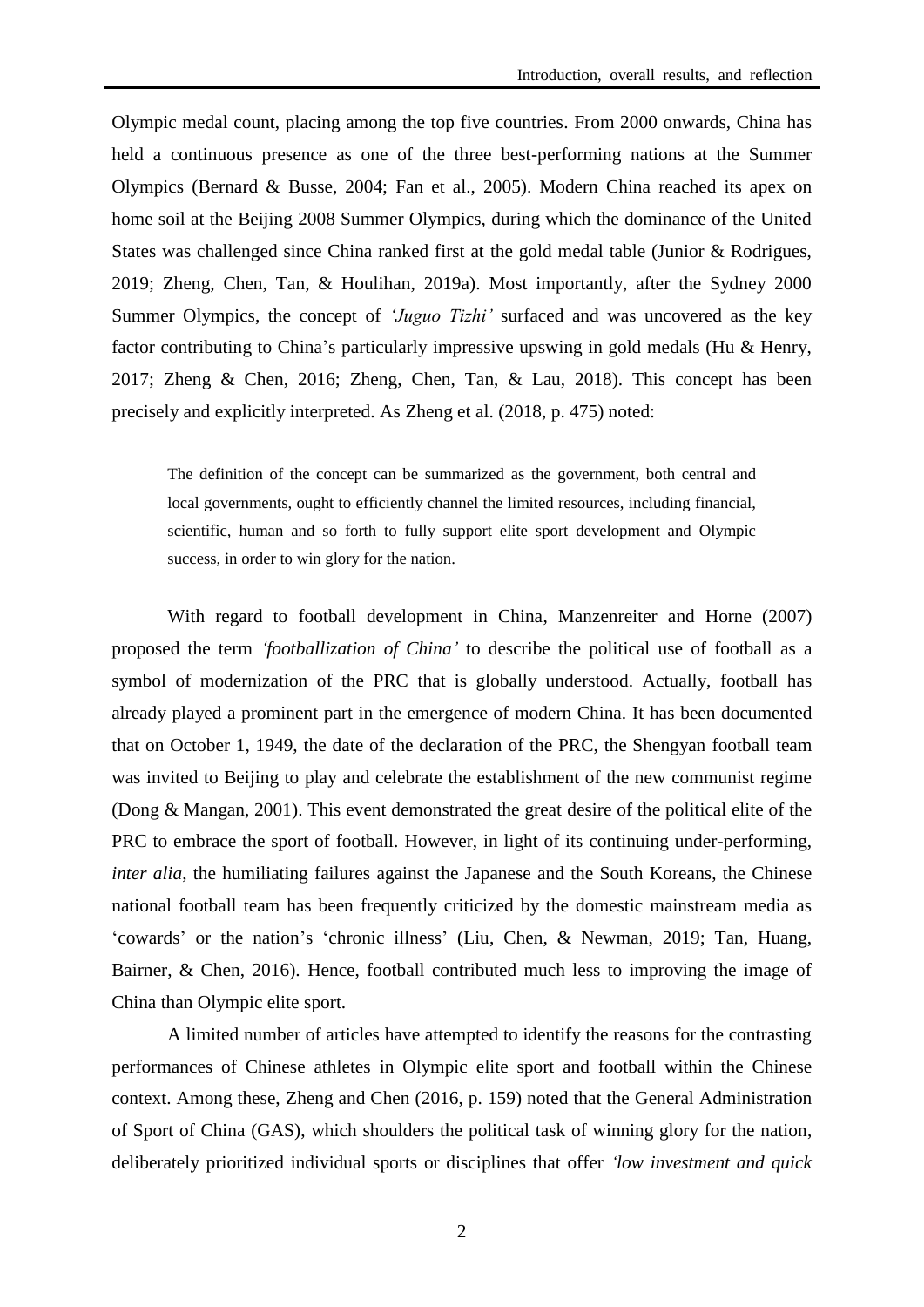*return'*, most notably, weightlifting, artistic gymnastics and shooting. This insight resonates with Baker, Cao, Pan, and Lin's (1993) and Theodoraki's (2004) arguments that the Chinese sport authorities opted to invest heavily in *'medal-intensive' sports* to achieve rapid success. In doing so, *'high investment but slow return'* team sports, notably football, which was considered the 'stronghold of Western nations', have been neglected (Zheng et al., 2019a). This strategic ignorance of Chinese sport authorities, due to the overriding prioritization of individual sports, resulted in cuts in public funding for Chinese elite football. Therefore, football in China had to follow a different, more market-based logic to develop.

 Fan and Lu (2013) pointed out, in their seminal international article on the development of Chinese football, that a process of commercialization of elite football started in the early 1990s. Inspired by the profound reform of the Chinese economy during the 1980s towards globalization, football, as the most popular team sport in mainland China, was unsurprisingly selected as the pioneer of reform in the sport subsystem (Delgado & Villar, 2020; Tan & Bairner, 2010). Unlike Olympic elite sport, which is still governed under a heavily publicly funded structure guided by the principle of 'Juguo Tizhi', Chinese elite football introduced ambitious reforms to foster and institutionalize a continued development path of commercialization. In 1994, a major step was the establishment of *Football League A (Jia A)* as a professional league. It basically copied the model of team sports leagues in Western countries (Amara et al., 2005; Fan & Lu, 2013). Since then, Chinese elite sport governance has been increasingly separated into two divergent logics, i.e., the centralized, publicly controlled model of sport governance and the more liberal, commercialized model of professional sports with elite football being the leading spectator sport.

 Interestingly, these divergent models of Chinese elite sport governance have become increasingly distinct following changes in the dynamics and structure of the Chinese economy. In the early 2010s, a serious economic downturn forced the central government to confront the problem that the economic structure of the past decades was overly dependent on the manufacturing industry and on massive exports (Liu, Zhang, & Desbordes, 2017). New engines of economic reconstruction were identified in domestic demand. Against this background, the services sector became a targeted industry for Chinese economic policy as a less volatile growth driver (Liu et al., 2017; Sullivan, Chadwick, & Gow, 2019; Yu, Newman, Xue, & Pu, 2019).

This service-oriented shift in growth policy has exerted a marked influence on sport policy in China. *The Guidelines on Promotion of Sport Industry and Sport Consumption* (hereinafter referred to as the 'Promotion Guidelines'), enacted on October 20, 2014, by the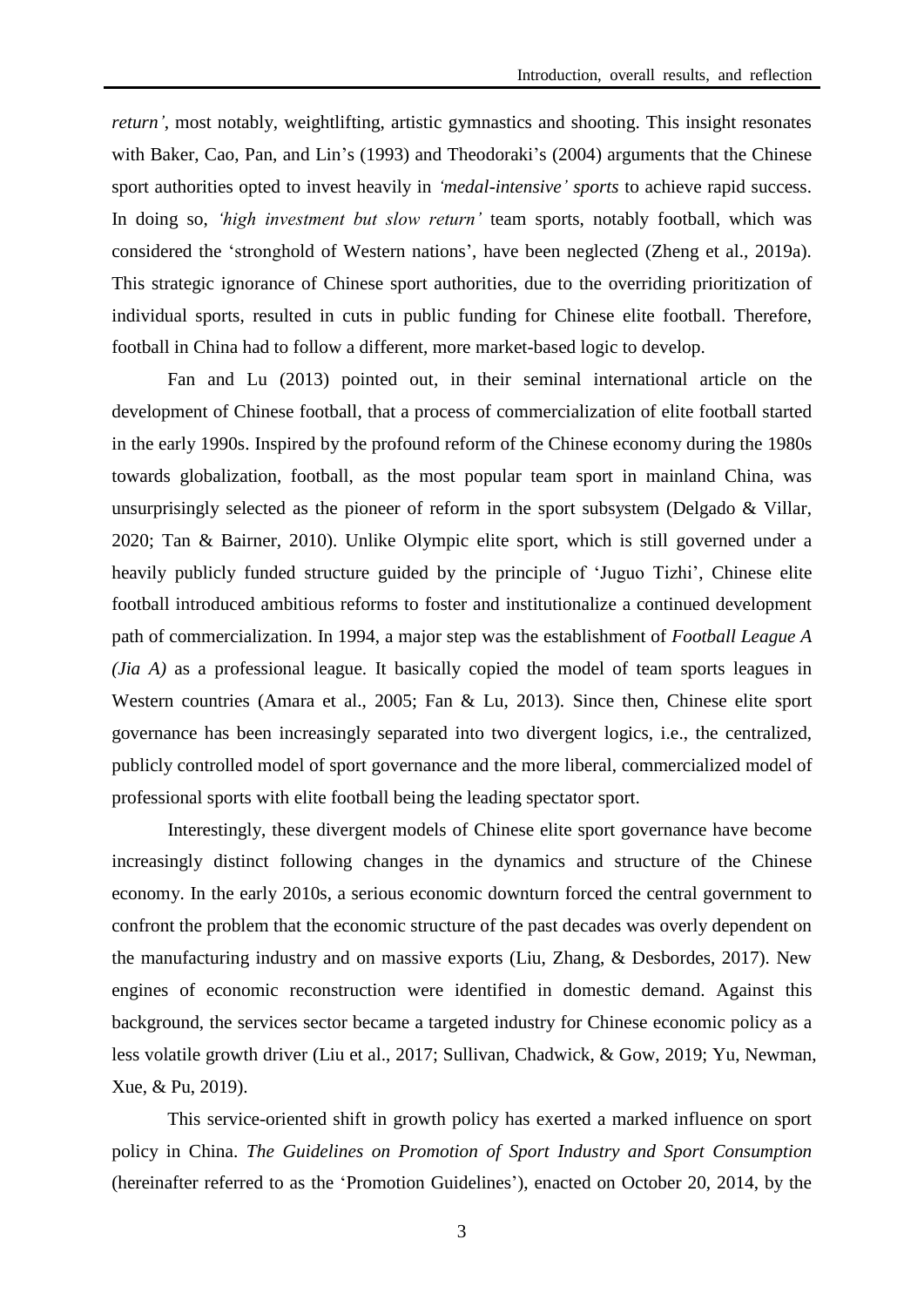State Council (2014), are commonly considered the cornerstone for the expansion of the Chinese sport industry (Junior & Rodrigues, 2019; Liu et al., 2017; Zheng et al., 2019a). The most pressing concern is the government's ambitious target of achieving a gross output of the sport industry exceeding RMB 5,000 bn by 2025, thus consolidating the prime status of sport as a generator of economic development (Liu et al., 2017). Even more importantly, on August 10, 2019, the State Council issued *An Outline of Establishing A World Sports Power*, which explicitly re-emphasized the determination to forge the sport industry as a pillar industry (State Council, 2019).

In light of the fact that the number of Chinese football fans is equal to the entire population of the USA (Yu et al., 2019), Chinese professional football has been identified as a fruitful area for the application of a service-oriented growth policy. On March 16, 2015, *The Overall Plan for Chinese Football Reform and Development* (hereinafter, the 'Overall Plan') was released (State Council, 2015). For the first time in Chinese sport history, football development was dramatically advanced to the status of a national strategy backed by the central government (Peng, Skinner, & Houlihan, 2019). Tan et al. (2016, p. 1456) even referred to football as the 'bellwether of the Chinese sport industry'. Therefore, it could be concluded that the commercialized professional football pathway has been further reinforced by the reconstruction process of the Chinese overall economy, accentuating the divergence of the two models of Chinese elite sport governance. Moreover, it should be highlighted that the traditional model of elite sport governance in China remains stable and co-exists with the emerging governance model of Chinese professional football (Hu, 2019; Hu & Henry, 2017; Zheng et al., 2018).

 Hence, the research program underlying the three studies covered in this PhD project aims to better understand the shift in the Chinese elite sport policy by analyzing the described distinct sport governance models. The *guiding questions of this research program* are:

(1) whether the politically-led reforms of Chinese elite sport development induce an increase in the effectiveness and efficiency of national sport governance; and (2) whether the two divergent directions of sport governance models are viable for the future of Chinese elite sport.

This design of the research program is highly topical and consistent with the latest trends in Chinese elite sport governance, as well as with current related research. Specifically, Zheng et al. (2019a, p. 52) asserted that, after the Beijing 2008 Summer Olympics, China's underlying philosophy evolved from 'maximizing (gold) medal success at the home Olympics in 2008' to 'enhancing the quality and value of Olympic gold medals', indicating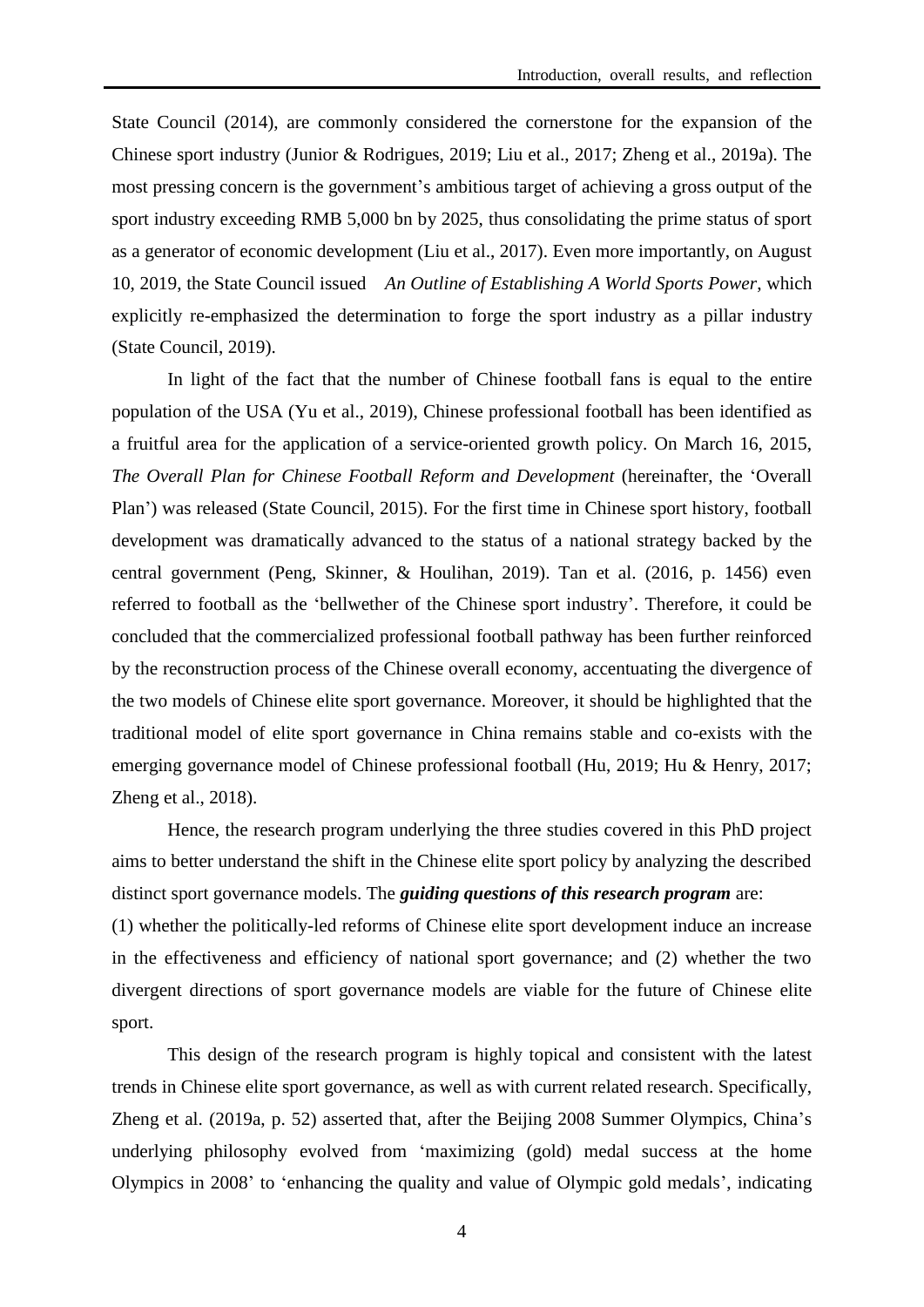that the 'strongholds of Western nations' represented by football have been identified as a new source of Olympic success. Junior and Rodrigues (2019, p. 64) noted that after reaching a peak on their home soil and challenging the USA's dominant position in the Summer Olympics, the PRC began a new undertaking designed to challenge *Eurocentrism* in the world of football.

 The main contents of this PhD project are summarized in Figure 1. In particular, Study 1 lends primacy to the basic structure and logic of Chinese elite sport and sport policy. Echoing the argument of De Bosscher, Shibli, Westerbeek, and Van Bottenburg (2015), a national sport system is a collection of interdependent people, interests, and organizations. Moreover, the more coordinated the relationships are, the more integrated and efficient the elite sport system becomes. Although international researchers have already provided ample explanations and offered in-depth insights into the institutions and the drivers behind Chinese Olympic elite sport policy (Hu & Henry, 2017; Tan & Green, 2008; Theodoraki, 2004; Zheng & Chen, 2016), there has been a paucity of research in the Chinese context that has examined the *national-provincial coordination* issue in such a large country. To address this gap, the first research problem and aim of Study 1 are to analyze the institutional relationships between the GAS and the Provincial Sport Bureaus (PSBs) within Chinese elite sport policy.

In addition, the *National Games of China* (NGC) are relatively unknown outside mainland China. They attract roughly the same number of participants as the Olympic Summer Games and are regarded as the highest platform on which provincial elite sport teams compete with each other (Xu & Chen, 2010). This unique sporting event possesses a history of more than half a century and enjoys a considerable following inside mainland China (Li & Fan, 2015). However, neither the international media nor academia takes substantial notice of this unique event. Moreover, the NGC have been discussed in national academic debates, and some researchers have suggested that the success of Chinese elite sport relies heavily on this sporting event to coordinate the related governing bodies (Bao  $\&$ Li, 2014; Xu & Chen, 2010). Inspired by the national academic debates, the second research problem and aim of Study 1 is to assess how the NGC contribute to the coordination of the public sport governing bodies.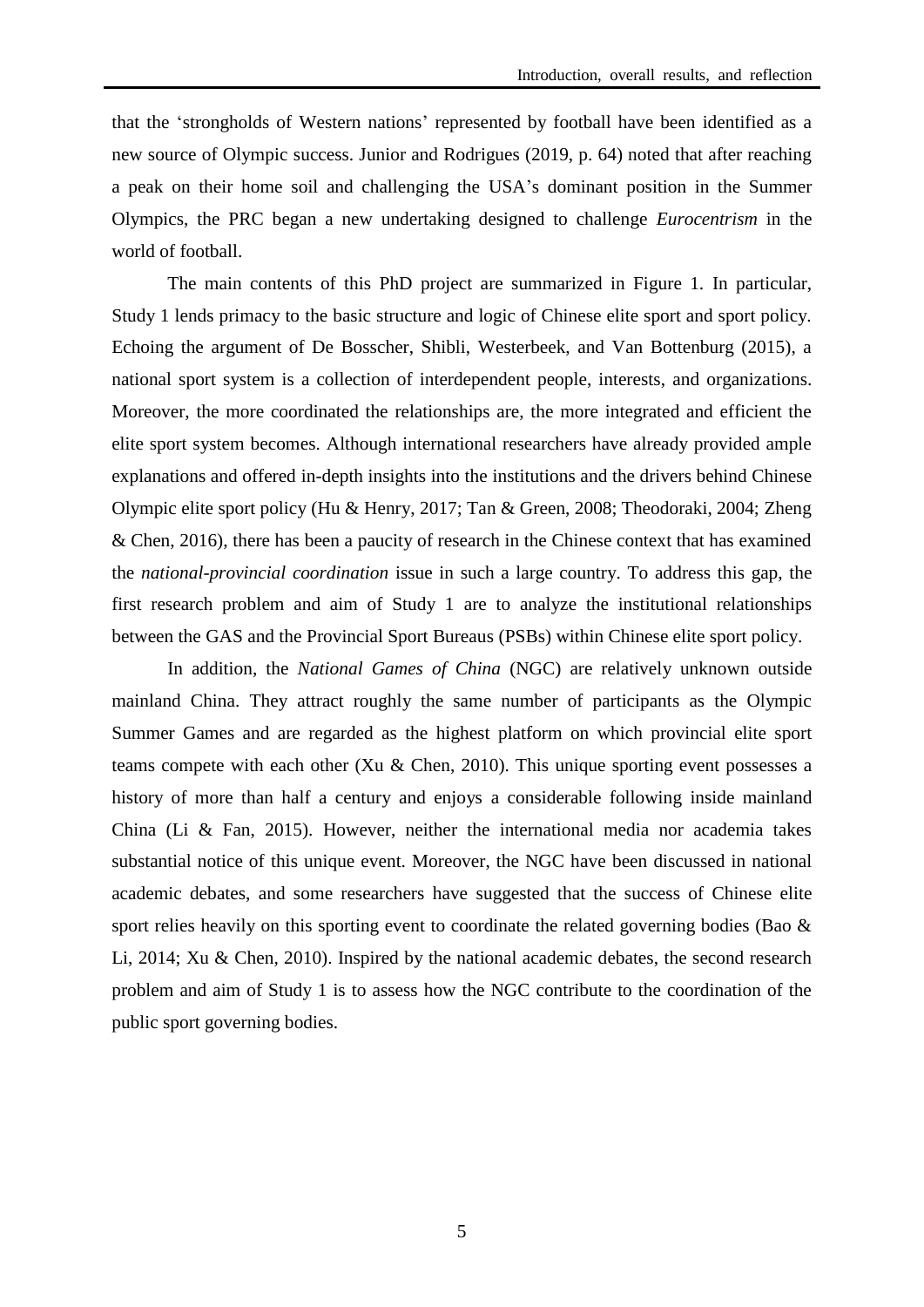

Figure 1. The main contents of the PhD research project.

 Study 2 and Study 3 relate to the *Chinese Football Association Super League* (CSL), which is the top-tiered professional football division in mainland China. One clear point of departure for the analysis is the process by which professional football is being commercialized in China. Inspired by the authoritative book chapter by Gerrard (2004) in which the commercialization process of team sports in Western countries is illustrated, Study 2 pursues the aim of reconstructing the institutional characteristics of the commercialization of professional football in China with a view toward establishing a comparative model of the commercialization processes of professional football in Western countries and China. Hence, Study 2 raises the research question of whether there is a distinct 'Chinese way' of commercializing football or whether the Western approach has been copied.

As a result, Study 2 clearly reveals the unparalleled Chinese way of commercialization, which follows a *politically-led logic*. One implication of Study 2 is that while advocates praise the commercialization of Chinese professional football as a panacea for resolving all the issues faced during its development, Chinese professional football continues to succumb to governmental control. A more detailed analysis of the governance of Chinese professional football is therefore needed.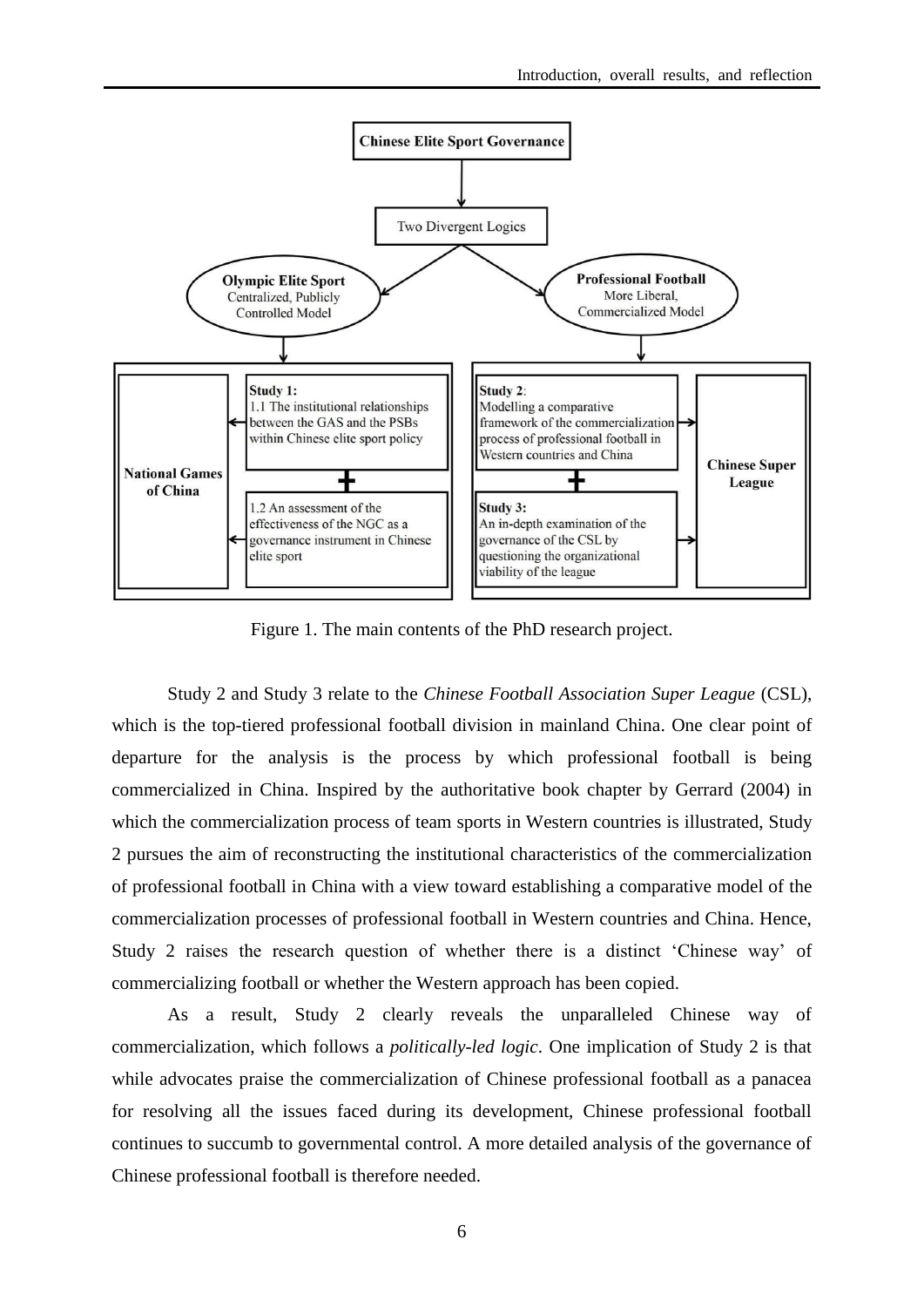Moreover, following the institutional approach of Kurscheidt and Deitersen-Wieber (2011), it has to stated that a *policy mix* of economic and sport policy adheres to the trend of the Western approach to modern sport governance. However, this approach revolves around the intensified marketization of professional football (and other professional sports), requiring greater autonomy of professional football organizations and less governmental control or intervention. This takes full advantage of the private funding and permits the market to play a predominant role in determining resource allocations. It follows from Study 2 that the governance structure of the CSL must be subjected to careful scrutiny in an attempt to determine the structural barriers that lie ahead in the commercialization process. Hence, the research question and aim of Study 3 is to examine the governance of the CSL by questioning the organizational viability of the league.

#### **1.2 Theoretical framework**

The standard paradigm in organizational analysis has expanded to include *new institutional theories* in both economics and management (e.g., Furubotn & Richter, 2005; Milgrom & Roberts, 1992) and in the social and political sciences (e.g., March & Olsen, 2011; Scharpf, 1997). Although sport organization and sport governance researchers have begun to follow this paradigm only recently, it has become increasingly popular for institutional analyses. In addition, Kurscheidt, Klein and Deitersen-Wieber (2003) argued that sport is an inherently interdisciplinary topic that should be approached using a socioeconomic research design. However, a *socioeconomic approach* has primarily been used in studies of the German gym market (Klein & Deitersen-Wieber, 2003), the football World Cup 2006 in Germany (Kurscheidt, 2006) and German sport governance (Kurscheidt & Deitersen-Wieber, 2011). Thus, expanding this approach to the analysis of Chinese sport is original and promising.

Therefore, the socioeconomic approach was employed in an *institutional efficiency analysis* of the Chinese elite sport governance system with a focus on the role of the NGC as a governance instrument. According to the analysis model of Kurscheidt and Deitersen-Wieber (2011), a social system-based institutional analysis coherently precedes an efficiency analysis. Specifically, *social systems theory* could be used in a macro-analysis of the societal embeddedness of Chinese sport organizations. For the efficiency analysis, since the Chinese sport subsystem can be understood as a complex network of principal-agent relationships at the national level, provincial level governmental agencies and so forth, the *agency theory* was employed to assess the effectiveness of the NGC as a governance instrument in Chinese elite sport in Study 1.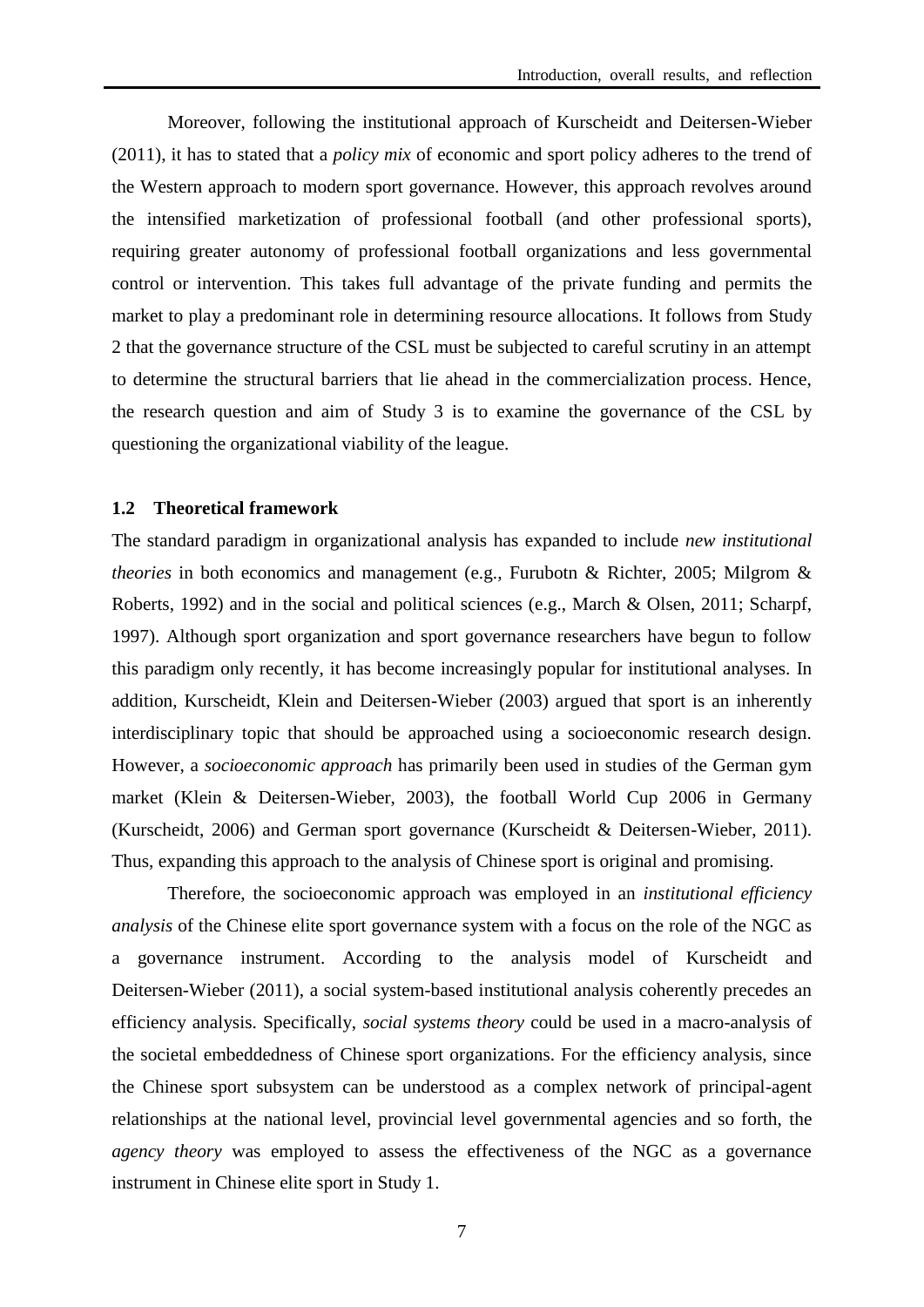The first assumption of agency theory featuring asymmetric information favors the agent, i.e., the agent is always better informed than the principal. Moreover, the assumption of bounded rationality is employed because it is assumed that no individual is omniscient (e.g., Furubotn & Richter, 2005). Based on the usual economic assumption that agents pursue their self-interest, two major types of agency problems prevalent: *adverse selection* (pre-contractual) and *moral hazard* (post-contractual) (e.g., Eisenhardt, 1989). The consequences of these problems are called *agency costs*, and they include bonding, monitoring, signalling and residual costs (e.g., Furubotn & Richter, 2005; Shapiro, 2005).

 Study 2 could be considered an extension of the authoritative book chapter of Gerrard (2004), in which a framework for understanding the development of team sports as a commodity in Western countries is critically outlined. The following three stages are identified: *regulated professionalism*, *deregulated professionalism* and *commercialism*. With regard to the commercialization process of Chinese professional football, the related constructs and concepts are derived from the academic output of the leading international Chinese football researchers, for instance, Fan and Lu (2013) and Liang (2014, 2017).

 For Study 3, the institutional analysis of the CSL mainly follows the *integrative change model* of Cunningham (2002), which incorporates institutional theory, population ecology, strategic choice and resource dependence theory. The underlying rationale for employing this integrative model of organizational change is to provide a more *Gestalt*-oriented perspective on the overall change. This integrative model of organizational change starts with the deinstitutionalization process that is triggered by political, functional and social pressures (Cunningham, 2002, 2009). At this stage, moderating factors, namely, entropy and inertia, can accelerate or inhibit the organizational change process (Cunningham, 2009; see also Legg, Snelgrove, & Wood, 2016).

Once the process goes forward, two types of value commitments occur. If some organizational members cannot overcome the various pitfalls of the former template, and others favor an alternative one, a competitive commitment surfaces (Greenwood & Hinings, 1996). In contrast, if all members are disenchanted with the present organizational template, and they pursue a new alternative, the strongest type of reformative commitment exists (Greenwood & Hinings, 1996; Legg et al., 2016). In the end, four late-stage moderating factors, including the capacity for action, resource dependence, power dependence and the availability of an alternative, are identified by Cunningham (2002, 2009).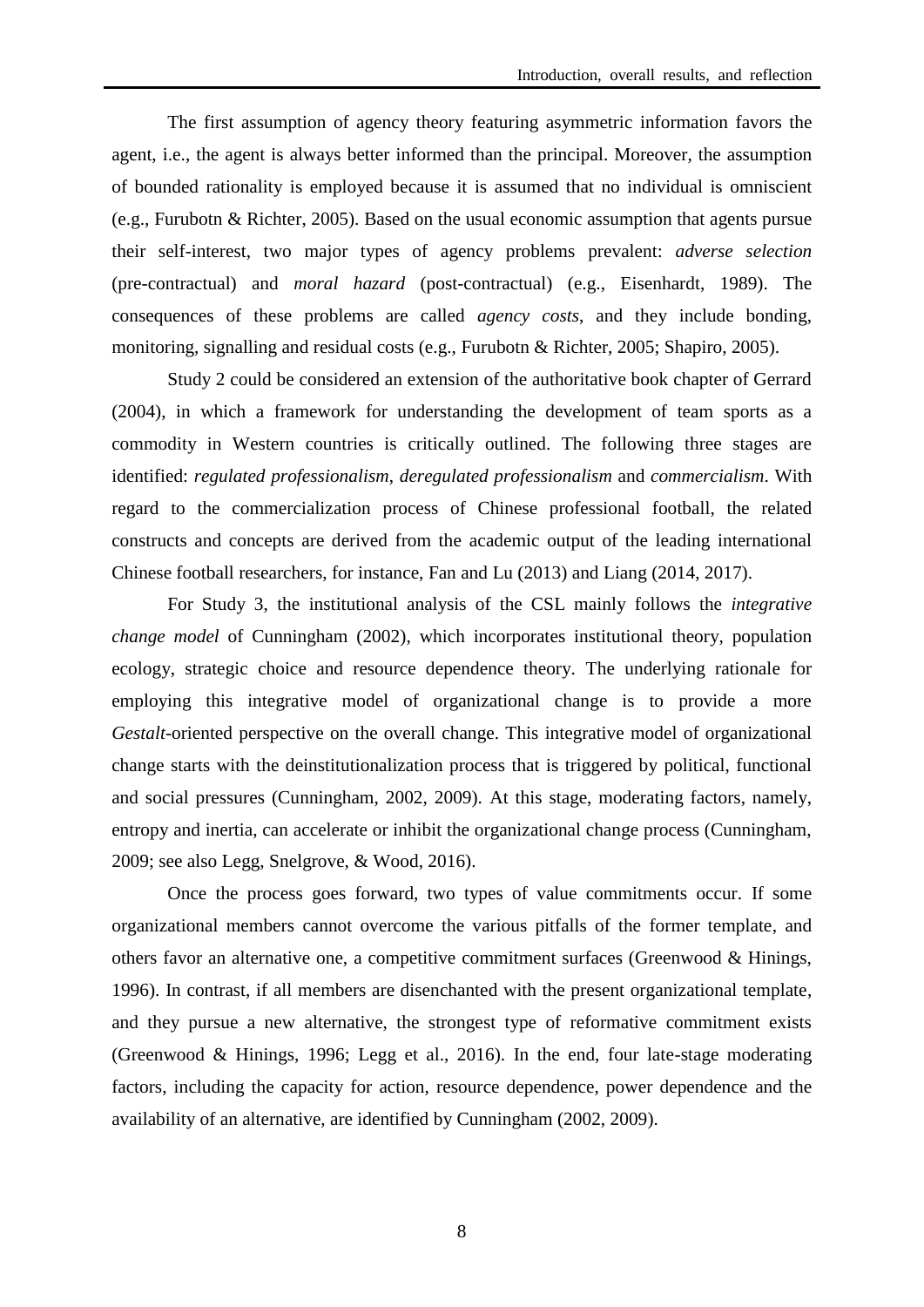#### **1.3 Methodology**

Given the diversity of topics and research objects involved, there is no defined methodology for governance analyses. In this work, a static type of analysis or the so-called *institutional analysis* is used to examine the governance structures of Chinese elite sports and the CSL. The related empirical analysis should follow the normative paradigms of the theoretical framework (in particular, Kurscheidt & Deitersen-Wieber, 2011). Since the NGC and the CSL are at the center of the analysis, the previously mentioned studies would qualify as *case studies*. It should be noted, however, that, while the empirical insights are inductive, there is a prominent *deductive component* in the case study approach (see, e.g., Skinner, Edwards, & Corbett, 2014) since the research is not purely exploratory. The research follows well-defined theoretical approaches in an effort to reconstruct and explain governance structures and processes.

 According to Hancock and Algozzine (2006, p. 9), case studies as qualitative research feature intense analyses and descriptions of a single unit or system bounded by space and time. Most important, however, is how materials are gathered and which materials are used to inform the intended case. Basically, there are two *methods of data collection*, namely documents and interviews (Bowen, 2009; Li, Pitts, & Quarterman, 2008). For the abovementioned three studies, documents play a significant role in data collection. Of course, interviews, particularly semi-structured interviews as outlined by Corbetta (2003, p. 270), are a well-established qualitative method of data collection 'in which the various topics are dealt with, and the wording of the questions are left to the interviewer's discretion'. The GAS, the *Chinese Football Association* (CFA) officials and the club investors are identified as potential interviewees whose knowledge and opinions could offer insights into the research questions. However, despite unremitting efforts, semi-structured interviews with these stakeholders are difficult to conduct due to political and business restrictions on freedom of speech, and interviews often lack depth and honesty. As Tan and Bairner (2010, p. 587) noted:

Several of the GAS and CFA officials told him that they regarded him a friend and would tell him more about what he wanted to know if he switched off his recorder. They also reminded him that it is almost impossible for Chinese sport officials to give their real opinions by putting a digital recorder in front of them.

Nevertheless, in other studies, some retired insiders who have worked in the Chinese elite sport system for decades have been included on interviewee lists. Compared to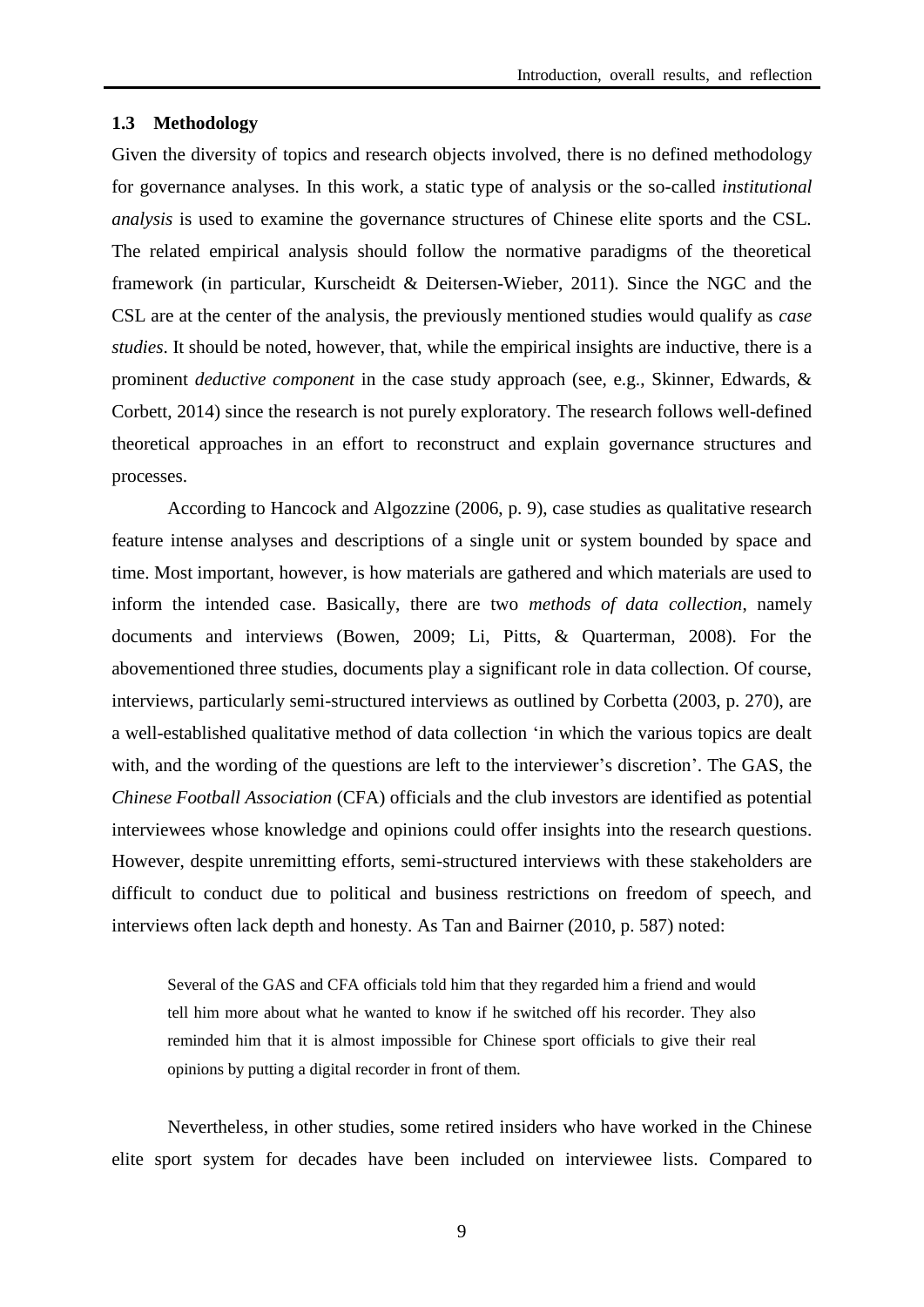incumbent high-ranking officials, the retired insiders were thought to have a greater willingness to share information without sensitivity concerns (Zheng et al., 2019a). This point notwithstanding, the documents used in the studies provide substantial information that compensates for the lack of insight obtained through potential interviews that could be questionable regarding depth and honesty. It is also noteworthy that some data were collected from *'indirect' interviews* reported in mainstream media sources and from a number of other articles.

 The studies were primarily dependent on *document analysis*, with a focus on Chinese scholarly articles published in Mandarin. The underlying rationales for focusing on Mandarin academic output were that: (1) the NGC and the CSL have been substantially discussed in national academic debates; and (2) the *China National Knowledge Infrastructure* (CNKI; [http://oversee.cnki.net\)](http://oversee.cnki.net/) could be considered a reliable platform for systematic literature research in well-established Chinese academic journals. It is important to stress that the aim of this methodical approach is to employ the data provided in the Mandarin articles rather than to review the national academic output. Thus, the articles are treated in the very sense of document analysis as sources of qualitative data collection. The main reason for this procedure is that national academic articles generally do not meet rigorous international standards. However, these articles can be understood as high-quality documents compared, for instance, to governmental or media reports since only articles of leading peer-reviewed national journals were covered by the document analysis. Thus, the ample observations, facts and figures that were analyzed from a theoretical perspective, developed for the studies, were derived from national academic articles that meet the highest domestic Chinese quality standards.

 Apart from the academic Mandarin articles, complementary document analysis was based on information derived from policy documents, website statements from public authorities and mainstream media sources. Media sources in particular added value by enhancing the topicality of the data sources and covering public or publicized opinion (Bryman, 2008).

 All document data were analyzed using a *thematic analysis* approach (Patton, 2002; Sparkes & Smith, 2014). The identification and coding of themes and sub-themes were conducted deductively according to the given categories and defined constructs of the theoretical framework (Ryan & Bernard, 2003). The thematic analysis followed Berger's (2015) *process of reflexivity*, which uses a circular sequence of reading, extracting, challenging and rewriting among the authors. The co-author acted as a 'critical friend',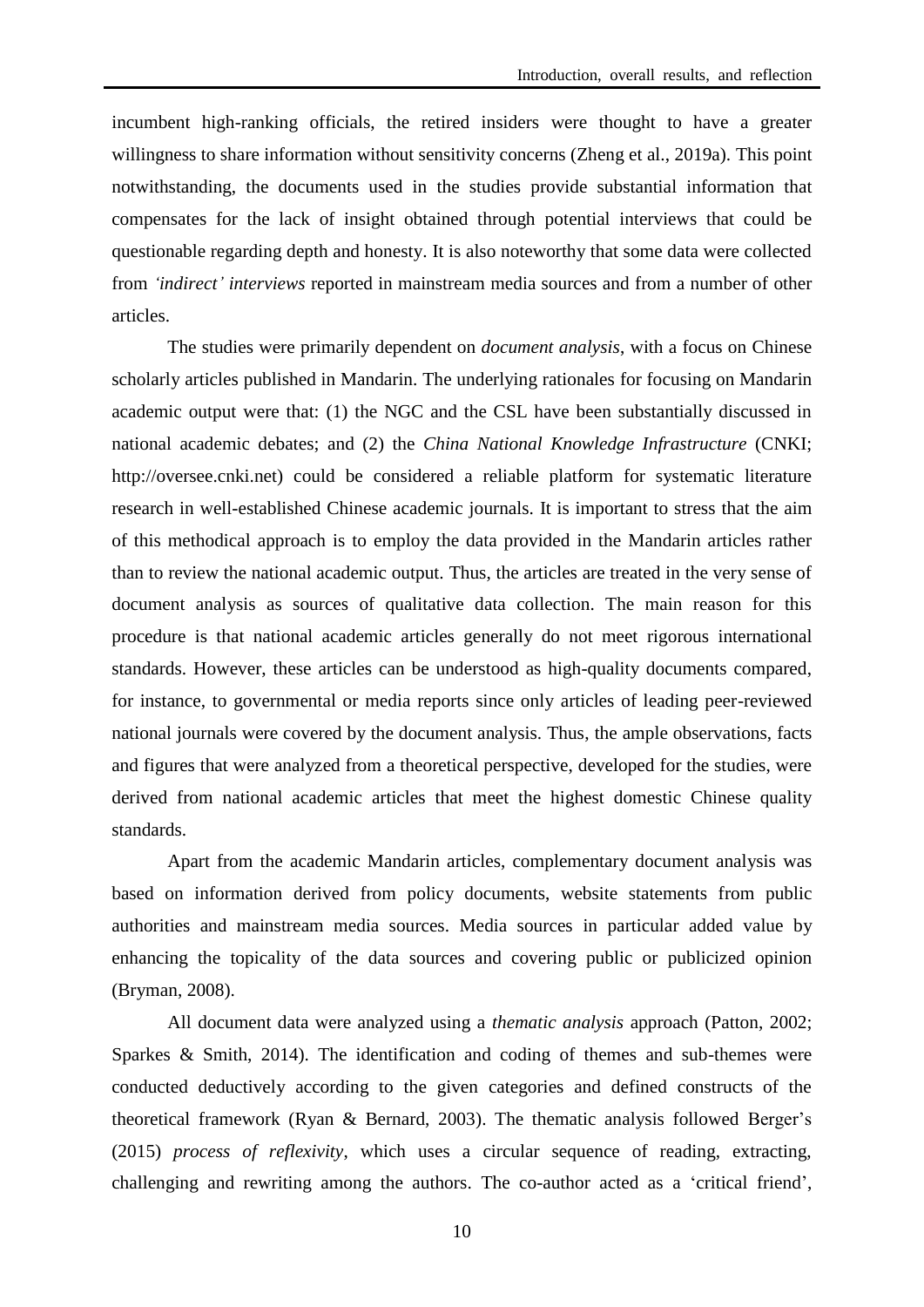sharing his own understanding and providing alternative arguments (Sparkes & Smith, 2014). In addition, relevant international peer-reviewed journal articles were identified through the usual electronic search strategies within *Social Science Citation Index* (SSCI) journals and through other search engines (notably, https://www.tandfonline.com which also covers numerous respected non-SSCI journals related to the disciplinary fields of this research, such as sport policy, sport management, and sport sociology). The *snowballing* technique was also used in the search process. Supplementary data, particularly data obtained through *website research*, were gathered in Study 3 to provide the latest data pertaining to the CSL.

## **1.4 Results**

# *1.4.1 Study 1: The National Games of China as a governance instrument in Chinese elite sport: An institutional and agency analysis*

Study 1 focusses on the basic structure and logic of Chinese elite sport and sport policy. In most cases, the emphasis of previous research pertaining to the Chinese elite sport system has been limited to *vertical coordination* between the GAS and PSBs (Hu & Henry, 2017; Tan & Houlihan, 2012; Zheng et al., 2018). It is argued that GAS assumes the responsibility for the development and implementation of Chinese elite sport policy. As the main actor, GAS regulates the behavior of the PSBs and provides operational guidance (Hu & Henry, 2017; Zheng et al., 2018, 2019b).

Study 1 attaches more importance to the *horizontal agency relationships* between the PSBs and the *Provincial Governments* (PGs), a factor that has been largely overlooked. Since PGs are the main funders of PSBs and their elite sport teams, PSBs are accountable to their corresponding PGs rather than to the GAS (Zheng et al., 2019b). Hence, it could be concluded that the PSBs are the vital agents within the governance structure of Chinese elite sport and, indeed, that they act in the interest of *two principals*, namely, the GAS (vertical coordination) and the PGs (horizontal coordination).

In vertical coordination, the actual goal of the GAS is closely connected to the Olympic strategy of winning glory for the nation (Hu & Henry, 2017; Zheng et al., 2018). The PSBs are expected to supply young elite talent that helps the GAS to achieve its targeted goal, while the PSBs pursue self-interest in obtaining (gold) medals at the NGC (Bao & Li, 2014; Xu & Chen, 2010), resulting in the formation and implementation of the NGC strategy.

The horizontal coordination draws upon *bureaucracy theory*, and it is assumed that PSB officials are incentivized by pay, power and prestige rather than social welfare (e.g., Mueller, 2003). The number of (gold) medals obtained at the NGC by the respective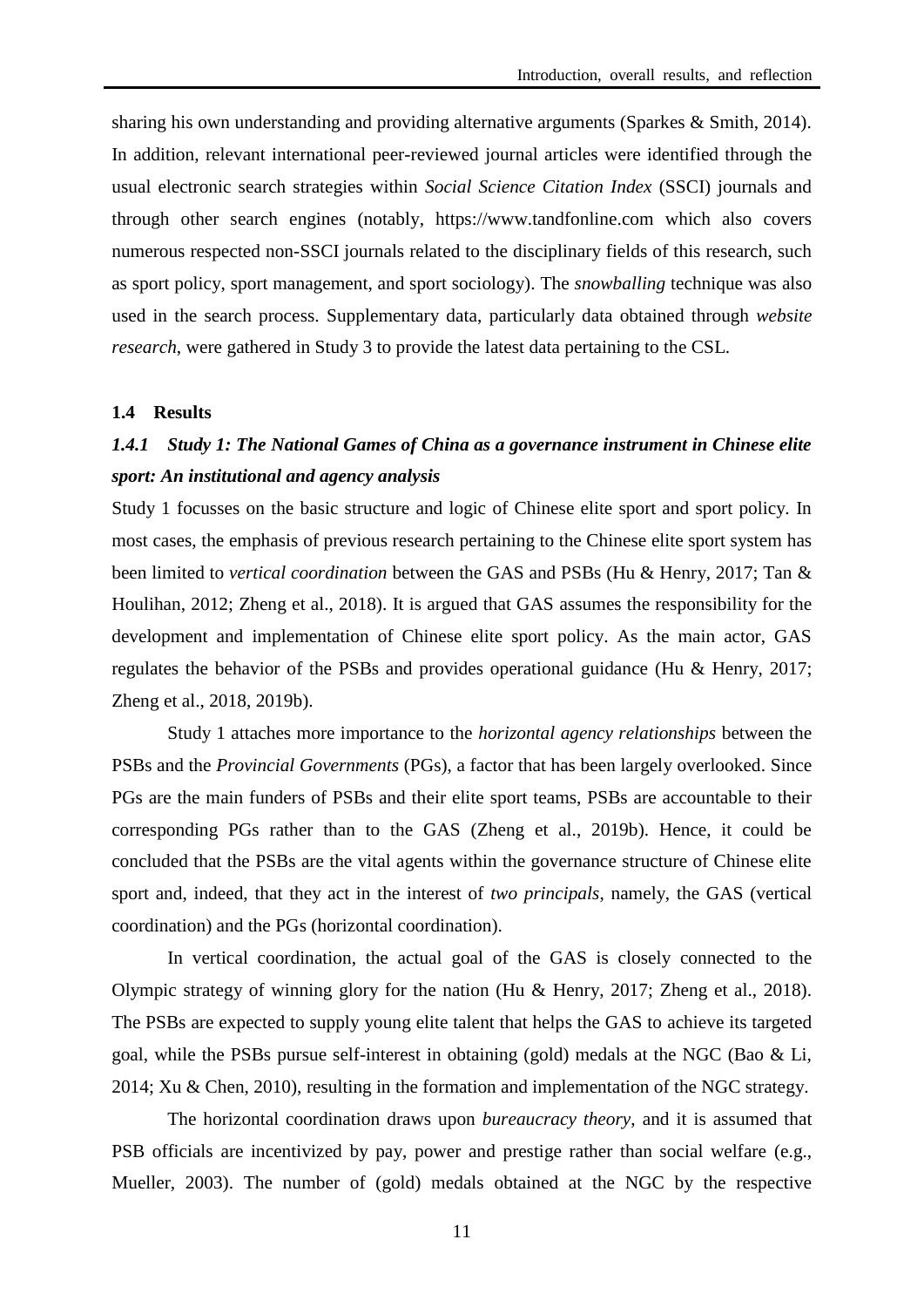provincial elite sport teams is the only criterion for promotions or increases in salaries (Bao & Li, 2014; Xu & Chen, 2010). From the perspective of the PGs, the (gold) medal count at the NGC is perceived as a symbolic expression of their productivity to relevant stakeholders. To motivate PSB officials, who are their agents, the PGs, as principals, want to reward behavior that contributes to good sporting performance at the NGC and to punish behavior that contributes to poor results.

In summary, the unique NGC are positioned and employed as a governance instrument in Chinese elite sport because the (gold) medal count is the prime indicator for most actors (GAS, PSBs and PGs). However, given the *double principal-agent relationship* of the PSBs with the PGs, the GAS creates governance structures that are vulnerable to inefficiencies and misincentives.

The complicated interaction among these agencies has resulted in adverse selection of the provincial elite sport teams that compete on the highest domestic platform of the NGC, the displacement of resources for mass sport, and moral hazard behavior of sport officials. Nevertheless, the NGC was not found to be responsible for these negative consequences. However, the NGC should return to its initial idea of positioning a place for presenting young athletes and the national sporting culture, bringing people together through the language of sport. The fundamental and overall insight of Study 1 is that Chinese elite sport policy is encouraged to reform and to innovate its *monitoring system* on the basis of multidimensional criteria.

# *1.4.2 Study 2: Doing it the Chinese way: The politically-led commercialization of professional football in China*

Following the three stages (regulated professionalism, deregulated professionalism, and commercialism) identified by Gerrard (2004), the commercialization process of team sports in Western countries has been delineated in Study 2. Since the late 1970s, the emergence of media-driven logic in Western countries has propelled profit-making to the foreground of football (Andrews, 2004; Gerrard, 2004). The commercialization process of Chinese professional football, in contrast, adheres to a logic resulting from an *exogenous policy shift*, not an endogenous change in market structures. It could be argued that the politically-led logic guided the transition from government-owned work unions to the '*restricted capitalism'* found by Amara et al. (2005, p. 203).

 To further compare the aforementioned media-driven logic with politically-led logic, the following characteristics are analyzed: policy mix (according to the concept of Kurscheidt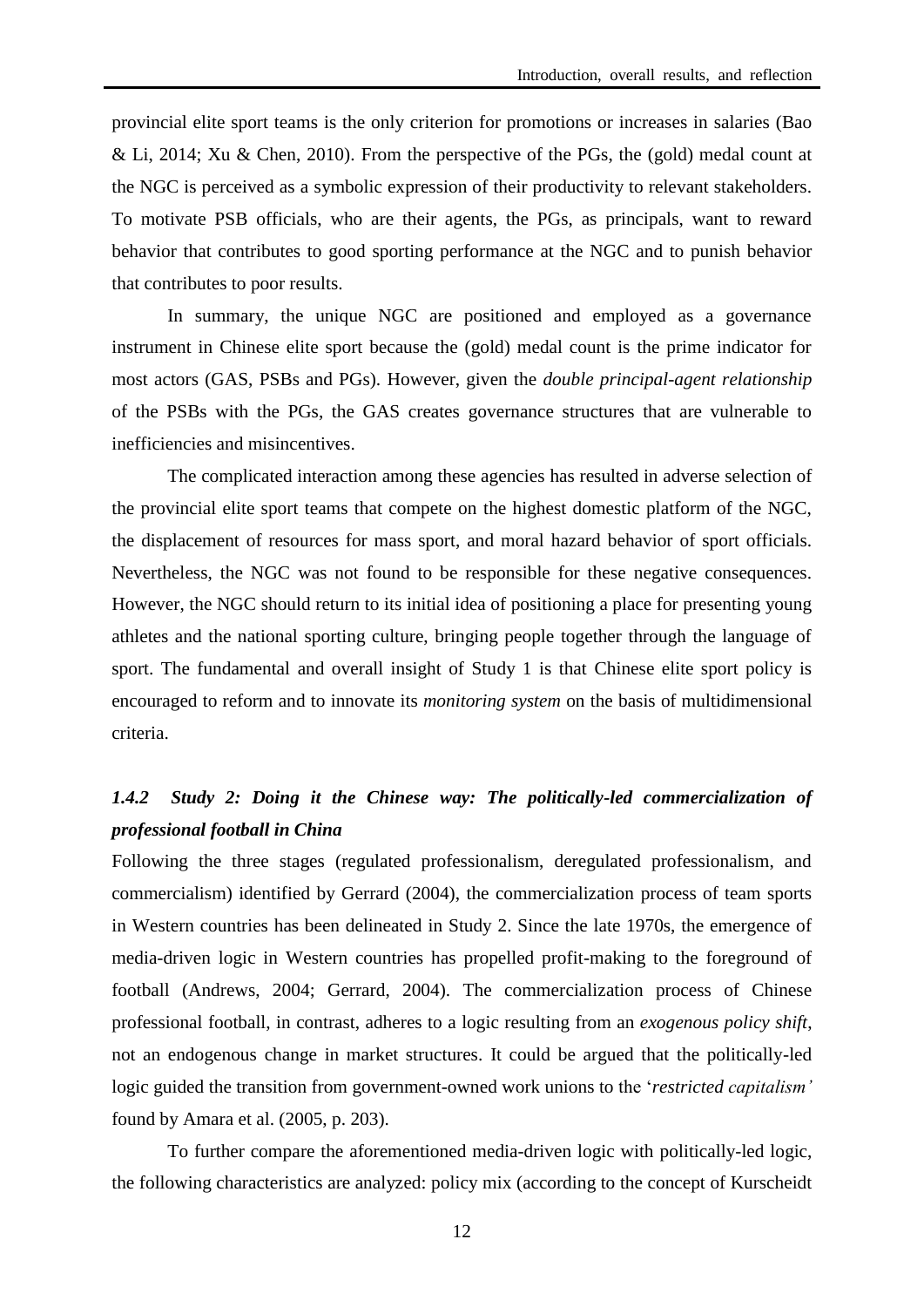& Deitersen-Wieber, 2011), official versus actual goal setting, club identification, resources and power dependency, attitudes toward fan clubs, club culture and deviant activities. As mentioned, within the Chinese setting, the *socialist* economic subsystem is mixed with the highly government-interventional sport subsystem. However, in Western countries, the policy mix is interpreted as the interaction of the *free-market* economic subsystem with a self-governing sport subsystem (Kurscheidt & Deitersen-Wieber, 2011). For actual goal setting, the CFA gives primacy to the success of the national team, whereas utility maximization is perceived as the first objective in media-driven logic.

 According to Crawford (2004) and Morrow (2003), the main theme of Western professional football club development could be understood as the interplay between its economic and social aspects. In contrast, under the great pressure of fulfilling the assigned political task, the development of Chinese professional football clubs can be considered, to some extent, to be based on economic and political aspects. Moreover, Western professional football club development adheres to a media-driven logic and strives to increase revenue from various sources, including the media groups, investors and supporters. However, in China, development has largely occurred thanks to soft loans with the backing of private (corporate) actors as the dominating source of funds.

 Unsurprisingly, because Chinese public governing bodies are sensitive to non-governmental organizations, football authorities adopt a more sensitive attitude toward fan clubs than Western countries. In terms of club culture, Chinese professional football clubs are based on geography, unlike Western professional football clubs, which are based on community. Finally, deviant activities (match-fixing, gambling, and manipulation by organized crime) associated with professional football emerged globally during the football commercialization process, but in Chinese football development to a comparatively high extent.

# *1.4.3 Study 3: Governance of the Chinese Super League: A struggle between governmental control and market orientation*

Study 3 presents an in-depth analysis of the governance structure of the CSL, mainly assisted by the theoretical models of Cunningham (2002) and Kurscheidt and Deitersen-Wieber (2011). The current governance model of the CSL was found to still fit its former classification as *'restricted capitalism'* proposed by Amara et al. (2005, p. 203) pertaining to the forerunner League A, i.e., that power and authority in league governance still reside centrally in a governmental agency. Consistent with Fan and Lu's (2013) conclusion,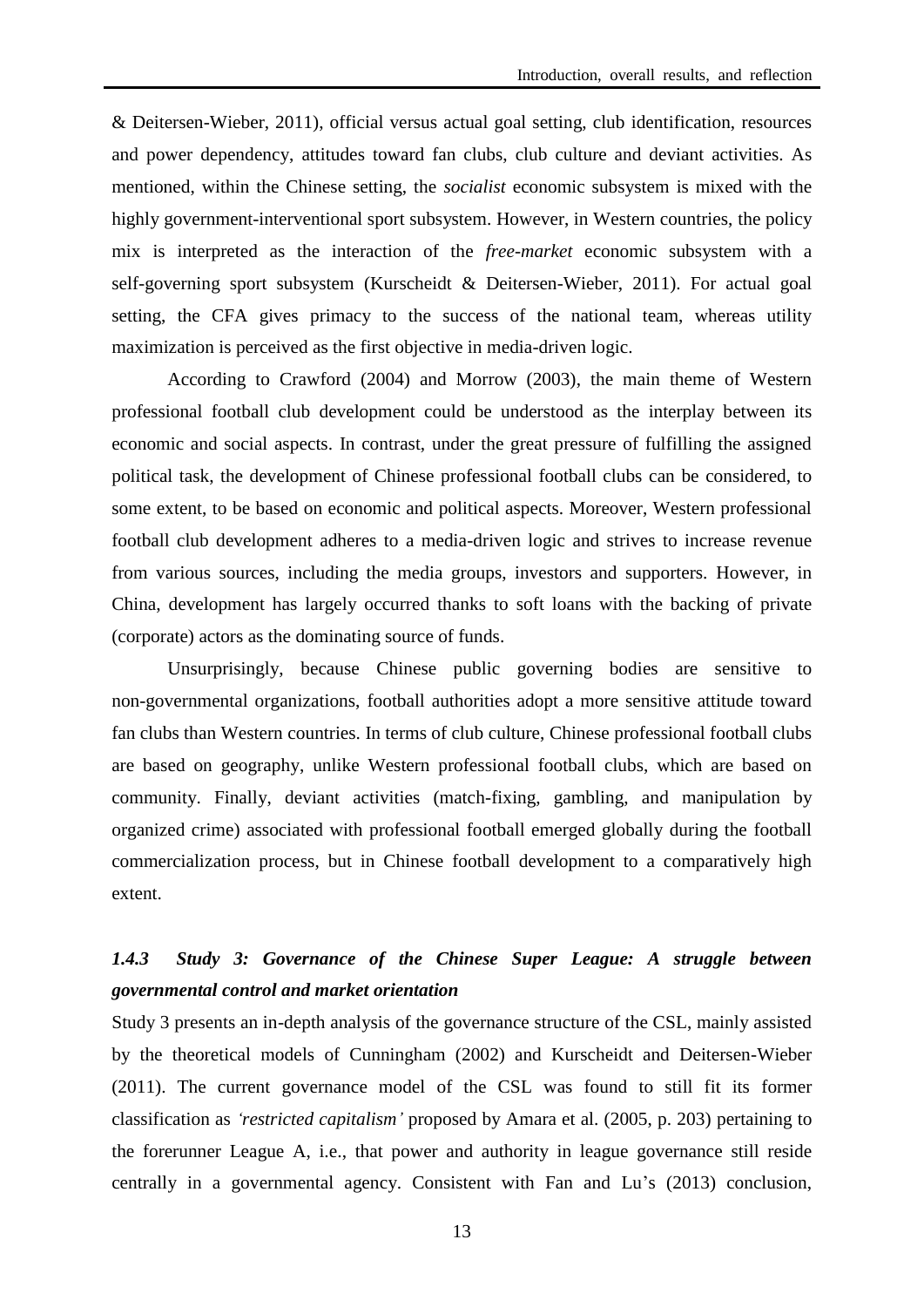organizational reform has not touched the most fundamental aspects of the Chinese sport system. The CSL is still beset with governance problems resulting from divergence in goal setting, organizational inefficiencies and compliance issues.

Nevertheless, in terms of the club's governance level, Evergrande FC violated norms in pursuing the creation of new values. Specifically, in contrast to other long-standing state-owned or collectively owned clubs, Evergrande FC is purely a privately owned professional club. This innovation has been recognized as a way to facilitate the spread of an element of *capitalism* among Chinese professional football clubs. In subsequent years, many professional clubs were purchased by wealthy private (corporate) actors, as in Suning Group's takeover of Jiangsu FC.

 Drawing support from the integrative change model of Cunningham (2002), Study 3 revealed the following: (1) the moderating factors of entropy and inertia offset one another; (2) organizational change is constrained by the existence of competitive value commitments and a shortage of reformative commitment; (3) there is a lack of unanimously approved new templates, leading to an incapacity for action; and (4) only the *State Council* and/or the club owners have the potential to revive the reform process. However, the State Council currently does not exert any pressure on the GAS and CFA officials to facilitate the organizational change in the CSL. For the club owners, it is difficult to unite because of their divergent interests. Thus, as emphasized in the subtitle of Study 1, the current governance of the CSL reflects a continued and unstable 'struggle between governmental control and market orientation' because the change process to a new organizational template is stuck halfway.

#### **1.5 Discussion and conclusion**

Chinese elite sport governance has been a long-standing, elusive research topic, with both international and domestic scholars and practitioners being ambiguous in their understanding of its tenets and logics. Moreover, it has repeatedly and for a long time been a topic of debate that has not led to any accepted consensus. Given this lack of clarity in the academic literature on the theoretical and institutional foundations of Chinese elite sport governance, it is a fundamental contribution of this PhD research project to have demonstrated that Chinese elite sport governance is increasingly following two divergent paths: one involving the *traditional model of sport governance* in China and the other modelled after *commercialized professional sport*, with elite football being the leading spectator sport. In other words, the traditional bureaucratic and government-led approach, a relic of the planned economy, exists on the one hand, whereas increasing market orientation has surfaced on the other. With this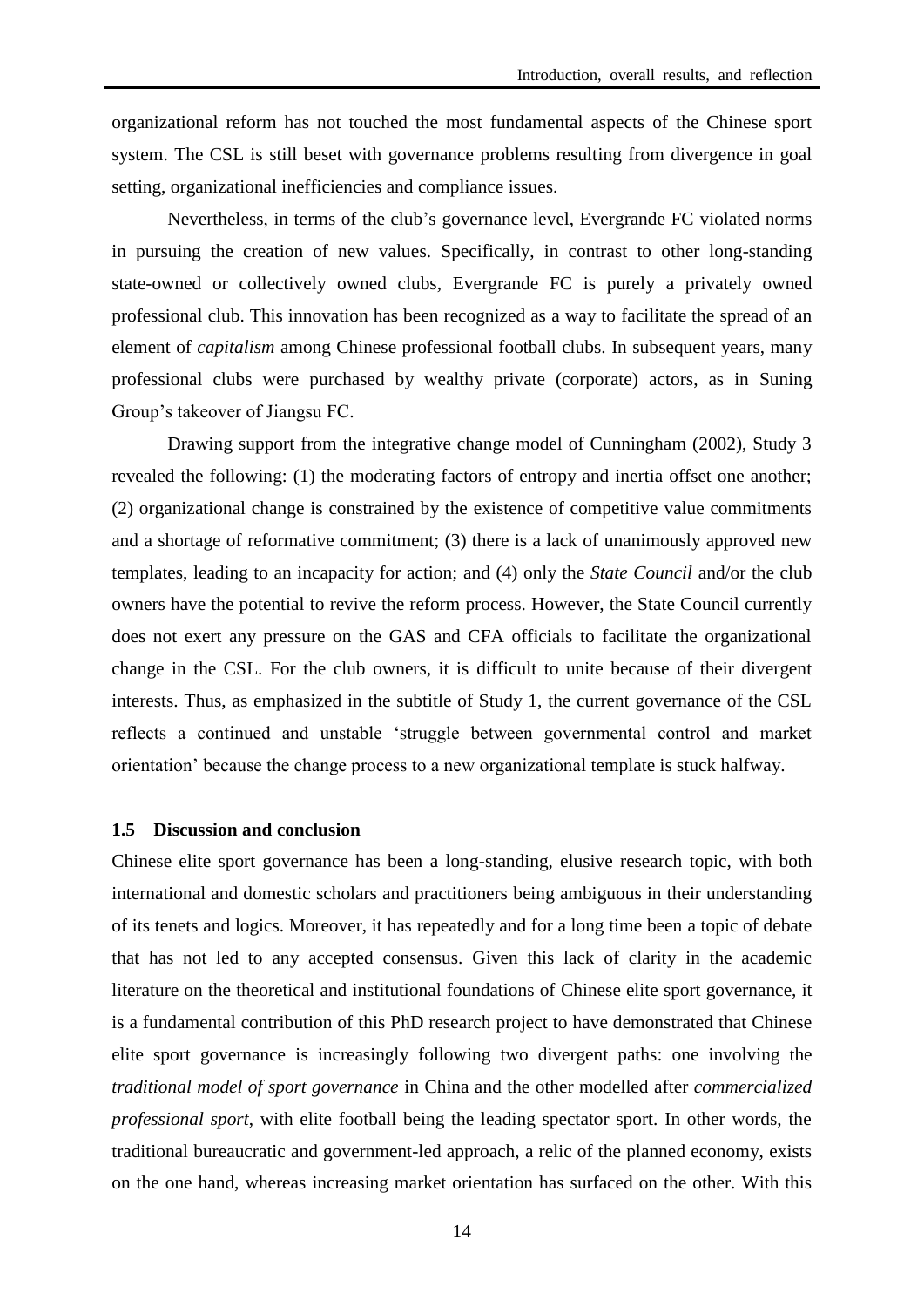key insight in mind and scrutinizing the national academic debate over Chinese elite sport governance, this PhD research moreover makes an original empirical contribution by conducting three case studies: (1) the NGC research focuses on the basic structure and logic of Chinese elite sport and sport policy while first introducing the NGC into the international journal literature beyond historical reviews; (2) the research on the commercialization process of Chinese professional football not only provides a comparison between Western countries and China, but also develops a generalized model of commercialization processes that may serve as a reference for further theoretical research on the blurry concept of commercialization; and (3) the CSL research is the first international study in which the governance of the league is analyzed in greater institutional detail, based on a sound socioeconomic framework.

 In addition, the PhD research showed that, in the context of the Chinese elite sport system, it is imperative to analyze the institutional relationships between the national and provincial sport organizations for at least two reasons. First, beneath the unified façade that is projected to the global public, there is a Gordian knot pertaining to the *multiple-agency, triangular relationships* of the PSBs with the PGs, the GAS and the other PSBs—a crucial institutional problem of Chinese elite sport governance that has not been detected in previous literature. Second, the PRC is far from being alone in confronting national–provincial tensions. For instance, in Canada, the relationship between provinces and the federal government might be even more challenging (Houlihan & Green, 2007). Hence, the NGC study may serve as a point of reference for a better theoretical understanding of such complex agency relationships in national sport governance structures beyond the case of the Chinese sport system.

 Regarding the adverse selection of the provincial elite sport teams that compete on the highest domestic platform of the NGC, the National Aquatics Management Center first proposed the establishment of a *'Big National Team'* to strengthen the interaction between national teams and provincial teams (Zheng et al., 2019a, p. 89). The 'Big National Team' would shoulder the responsibility for coaching and supporting elite athlete from every province irrespective of an athlete's age. From the standpoint of the PSBs, this proposal is welcome because they consistently bear responsibility for nurturing and training provincial elite athlete and rewarding athletes with large sums of money when they win (gold) medals (Houlihan & Green, 2007). For most of the elite athletes who do not win medals, PSBs are the sole governmental agency that pays their wages and pensions. PSBs are therefore under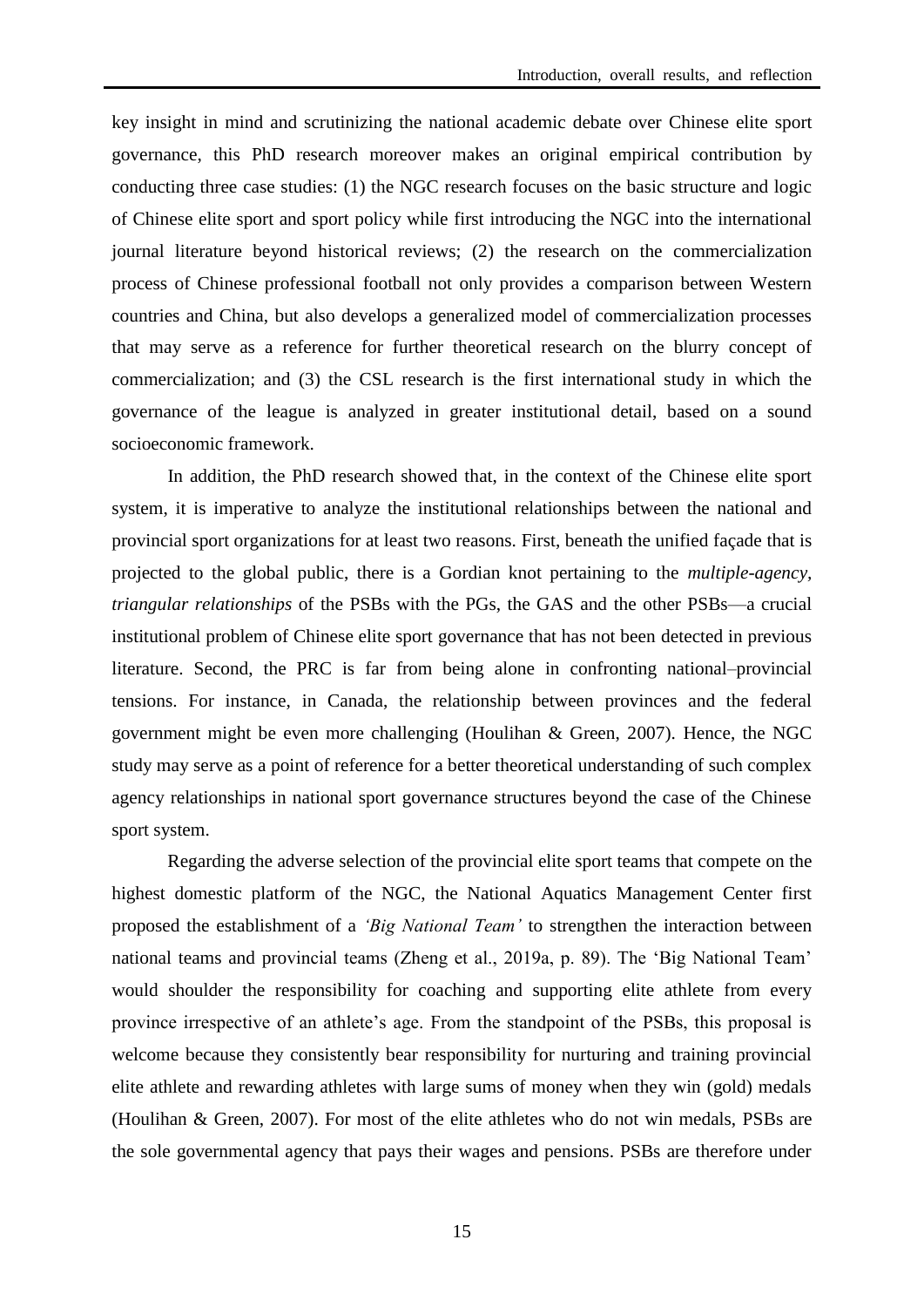great financial pressure. The establishment of the 'Big National Team' would substantially relieve the financial burden on PSBs, especially when athletes are in training.

 Although this PhD research focused on elite sports, a further important implication relates to the development of mass sport participation. Thus, it was evidenced how amateur sports suffered a long time from negligence in Chinese sport policy resulting in lacking resources and promotion. However, the latest edition of the NGC, which was held in Tianjin under the slogan of a *'Healthy China'*, may be seen as a turning point which has sparked further thoughts on the asymmetrical development of Olympic elite sport and mass sport and, even more broadly, on the 'China puzzle' of falling happiness among the population in a rising economy (Brockmann, Delhey, Welzel, & Yuan, 2009). In the setting of economic prosperity, a lack of physical activity and several health-related issues have yet to be resolved (Zheng et al., 2019a). Particularly important is the attitude of the central government toward these problems. In 1949, Mao Zedong, then president of the PRC, acted as a policy advocate and critically commented that 'the country is being drained of strength; the people's health is declining with each passing day' (Xu, 2008, p. 1). At the time, mass sport represented the overriding priority within the Chinese government. However, since 1979, when China re-entered the Olympic movement, mass sport was often sacrificed for Olympic elite sport despite the policy rhetoric of a balance between mass and elite sport (Zheng et al., 2018); in other words, mass sport was a secondary concern (Fan et al., 2005; Zheng et al., 2019a). From the standpoint of the GAS, winning glory for the nation, following the principle of 'Juguo Tizhi', became the order of the day, and anything else was considered a distraction from the main goal.

 Not only against this background of mass sports, but also regarding Chinese elite sport governance, the outlook on sport development in China is divided. Many emerging risks and challenges confront Chinese elite sport, including the surprising decline in performance at the Rio de Janeiro 2016 Olympic Games and the intense competition that lies ahead at the Tokyo 2020 Olympics that were postponed to 2021 due to the Corona crisis. There are also high expectations for the Chinese winter sport performances at the Beijing and Zhangjiakou 2022 Winter Olympics (Zheng et al., 2019a), while, still, the attitude of GAS toward mass sport remains comparatively reluctant. In short, on the one hand, China's success in Olympic elite sport fueled the new 'global sporting arms race' (De Bosscher et al., 2015). On the other hand, Chinese elite sport competes with other countries to stay competitive in the 'global sporting arms race', adding impetus to the imbalance between Olympic elite sport and mass sport already under way. Moreover, Chinese elite sport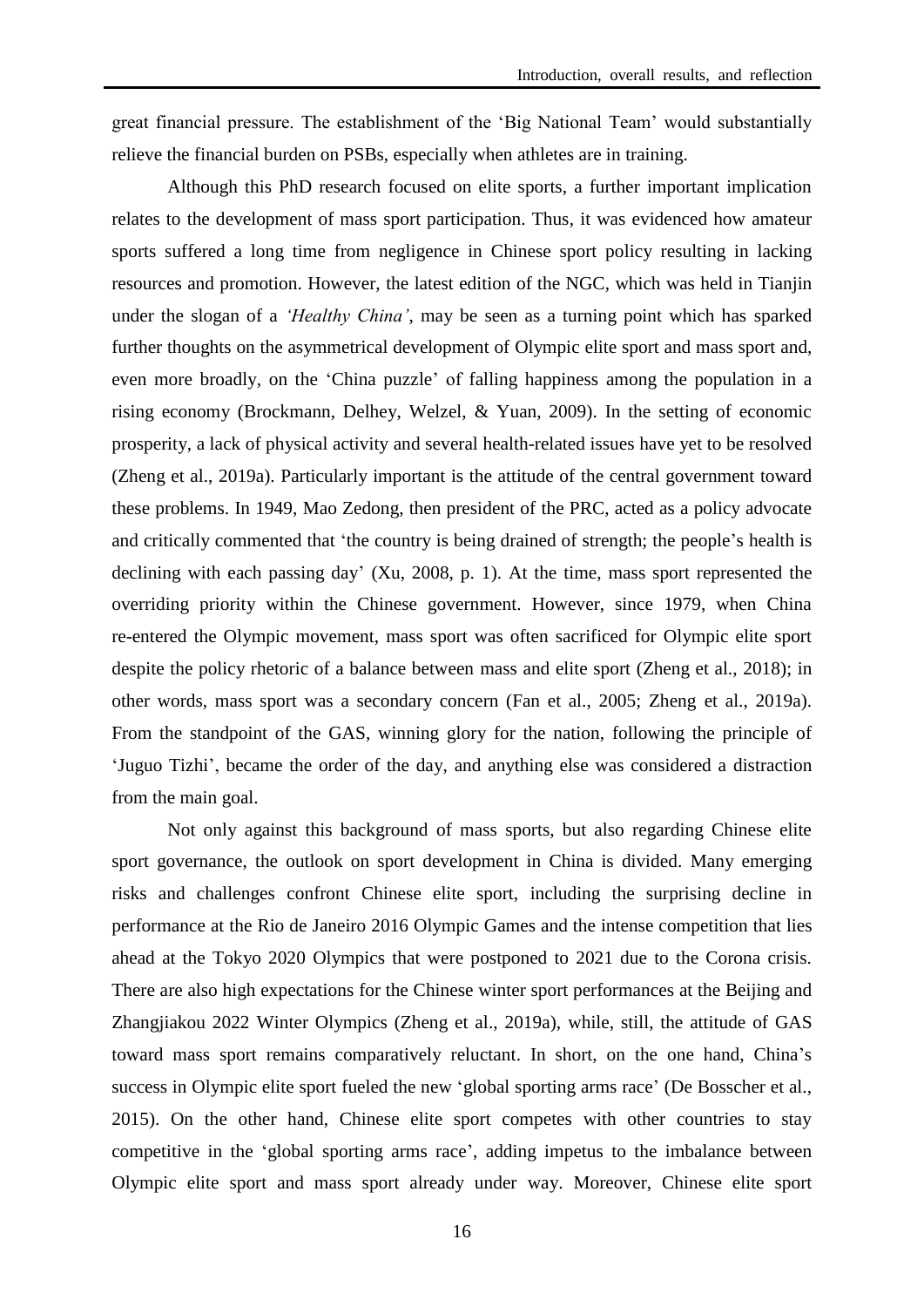governance must confront the negative influences exerted by the one-child policy and the lack of educational opportunities for elite athletes.

 With regard to football development in China, Study 2 and Study 3 revealed that there currently is a distinct *'Chinese way' of commercialization* that follows a politically-led model. Moreover, Chinese football authorities favor typical European models of professional football governance with Chinese features, i.e., more central control. These conclusions trigger additional thoughts on the underlying rationale for the existence of a *policy-practice split*. The 'Promotion Guidelines' were enacted and delivered by the State Council; this policy stipulated that the institutional independence of league clubs needs to be guaranteed and that the position of the CFA needs to be adjusted from a micro level to a macro level (Zheng et al., 2019a). However, in the presence of a deeply entrenched, top-down political culture and an authoritarian political system, the 'Promotion Guidelines' have not been implemented. Long-standing governmental control seems to continue to act as an impediment to the commercialization of Chinese professional football.

 It is remarkable though and unusual in contemporary China that this governance failure is publicly disclosed at the highest level of policy-making. Notably, on October 31, 2016, Gou Zhongwen, former deputy mayor of Beijing and a senior engineer in the information industry, was promoted to the directorship of the GAS (Sina News, 2016). On March 8, 2019, five years after the implementation of the 'Promotion Guidelines', Gou delivered a withering evaluation of Chinese football development at the *Great Hall of the People* in Beijing and admitted that Chinese football is still plagued by a lack of organizational change in its governing bodies and that the 'Promotion Guidelines' had not been implemented as planned (Sina News, 2019).

 Given the political power dependency of professional football in China, this raises even more the question why the clearly expressed political will is not executed. The above-discussed theoretical insight that the Chinese elite sport system is fraught with multiple agency problems rather explains inefficiencies in the national sport governance, but not necessarily a blockade of the football reforms. In addition, the governmentally controlled CFA officials as public sport administers can be assumed to be incentivized by pay, power, and prestige according to bureaucracy theory (Mueller, 2003). Again, this is more an argument for possible inefficiencies and bureaucratic failure. However, if the policy formulation and governance signals from the central government as the highest principle in the public agency relationship are ambiguous, then, the CFA administers lack a strong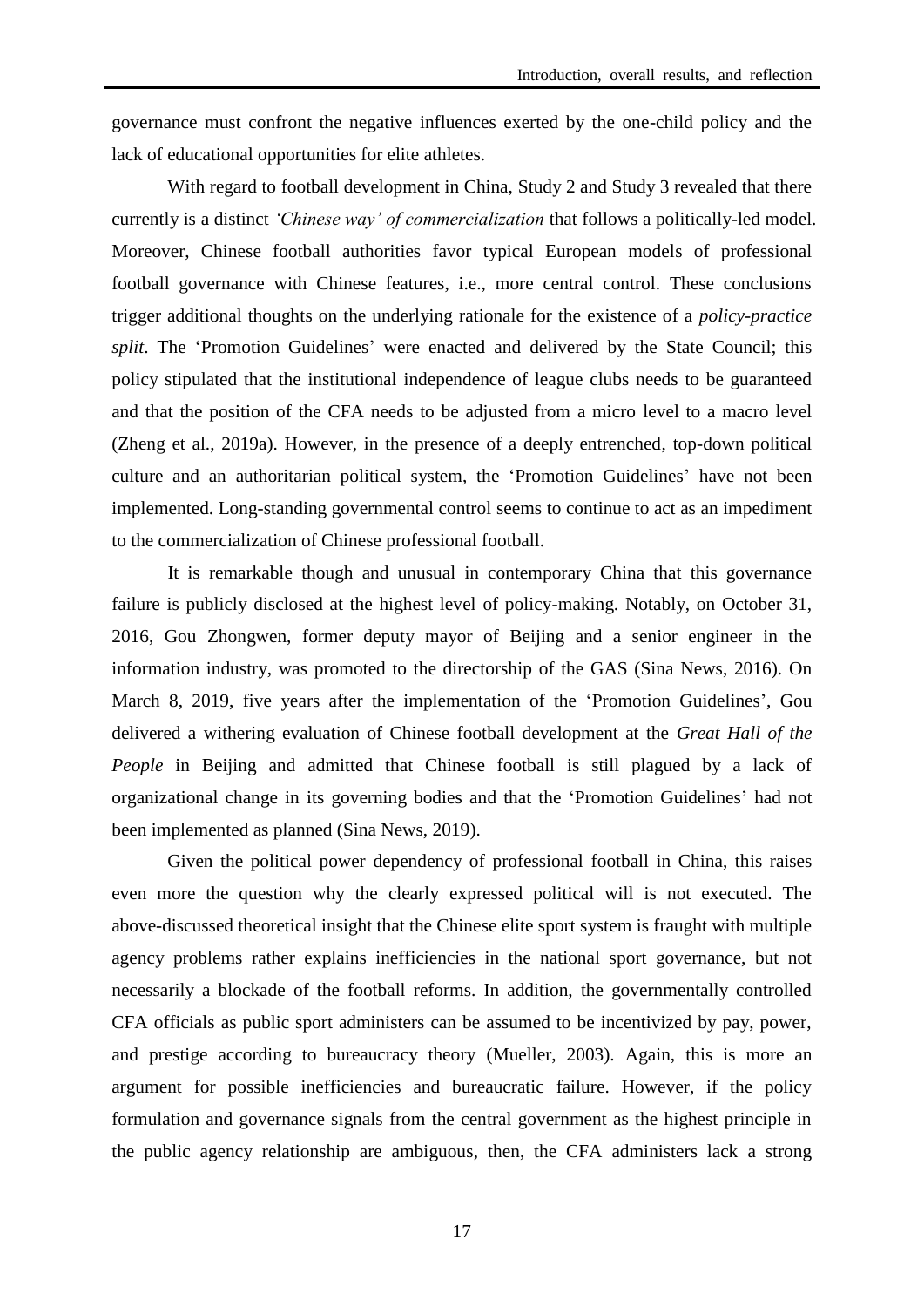incentive for taking action. Thus, the consistency of the politics and policy of football reforms in China warrants further reflections.

 From such a policy perspective, in total, 50 points are explicitly listed within the 'Overall Plan' (Liu et al., 2019). These points include the following highlights: (1) the removal of the CFA from the jurisdiction of the GAS; (2) a guarantee of the institutional independence of league clubs and adjustment of the position of the CFA from a micro level to a macro level organization; (3) the forging of a national football team that will win glory for the nation; and (4) a requirement that professional league clubs support and actively cooperate with the promotion of the national football team (State Council, 2015).

The first two points listed above are obviously consistent with the 'Promotion Guidelines'. However, it could be argued that points three and four unintentionally reinforce the existing lack of success in the organizational change of the governing bodies. From the standpoint of football officials, promoting the under-performing national football team has evolved into a political task, particularly owing to the emphasis on 'winning glory for the nation'. Moreover, this political task has been propelled further by President Xi Jinping's three personal wishes directly relevant to Chinese football, namely participating in the World Cup, hosting the World Cup and winning the World Cup (Delgado & Villar, 2020; Tan et al., 2016). The question then becomes how to effectively and efficiently achieve this political task. As the top-tier league for supplying and reserving football talent, the CSL is undoubtedly the most valuable vehicle for performing this political task.

In addition to the 'Overall Plan', the political task of promoting football development had already been demonstrated by the latest 'Outline of the Strategic Olympic Glory Plan: 2011-2020', which was published by the GAS on May 17, 2011 (GAS, 2011). Within the outline, the main task of the Tokyo 2020 Summer Olympics includes the mission to significantly enhance the overall performance of team sports. Therefore, this set of policies, including the latest Olympic glory plan and the 'Overall Plan' specific to Chinese football development, is deemed the foundation upon which the governing bodies GAS and CFA could tighten their control over the CSL to achieve their political tasks, showing that the implementation of the 'Promotion Guidelines' is not a pipe dream. Yet, the points (1) and (2) of the 'Overall Plan', i.e., basically, granting the CFA and CSL more autonomy, would undermine the political and administrative control over the CSL. Incentivized by bureaucratic goal-setting, the CFA officials are hence reluctant to pull out of GAS's jurisdiction and leave more freedom for action to the CSL clubs as stipulated by the mentioned points (1) and (2). Interestingly, the CFA searches for alternative institutional solutions faced with this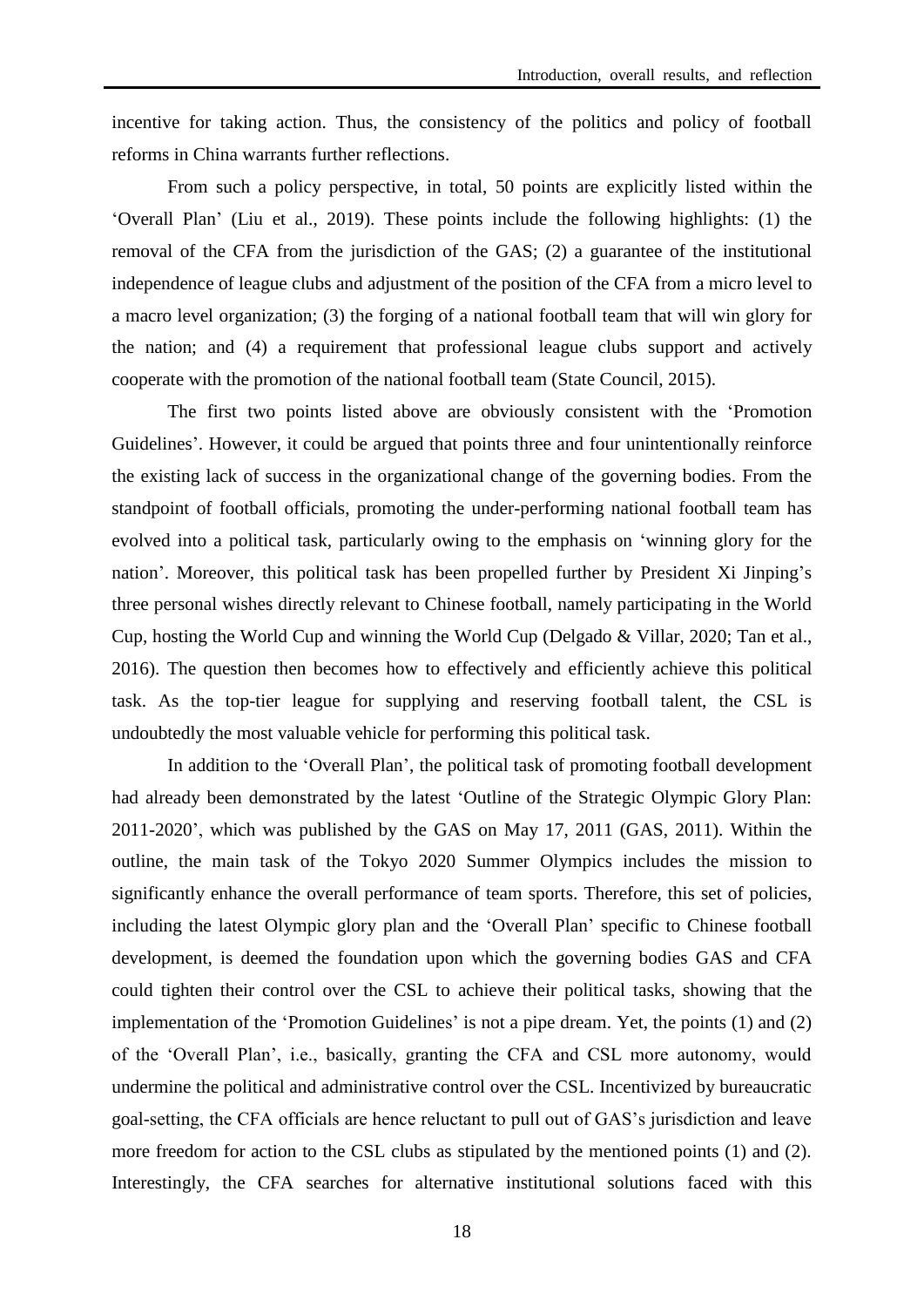uncertainty in the interpretation of the political will expressed by the football policy plans. In addition, it has to be noted that official and actual goal-settings often fall apart in Chinese policy-making as Study 3 revealed for the governance structure of the CSL.

The alternative strategy of the CFA appears to be establishing a 'friendship relationship' between the CFA and the dominating CSL club, Evergrande FC, an observation already briefly mentioned in Study 3. More accurately, this type of relationship could be interpreted as a *'business alliance'* (Hunt, Lambe, & Wittmann, 2002). Such an alliance can be defined as collaborative efforts between two or more firms that pool their resources in an effort to achieve mutually compatible goals that neither could achieve alone (Byun, Leopkey, & Ellis, 2019). In this context, as a kind of specification of the general bureaucratic incentives of pay, power, and prestige, Delgado and Villar (2020) uncovered three fundamental motifs relevant to the CFA: *reputation, pride*, and *image*. That is, these motifs include that the CFA endeavours to instrumentalize the CSL as a mirror to reflect the wider flourishing society; sources of national pride being in great demand; and an image of a winning national football team needing to be forged.

In practice, these three central motifs have been largely accomplished with the strong support of Evergrande FC. First, the spending on football talent without consideration of the cost led by Evergrande FC has elevated the CSL to the status of a serious competitor on the worldwide players' market. For instance, at the 2018-2019 winter transfer, Evergrande FC expended the most money, followed by Chelsea from the *English Premier League* and AC Milan from Italian *Serie A* (Chinadaily Sports, 2019a). To some extent, purchasing power in acquiring high-profile football players provides an index for the economic aspect of the envisioned globally powerful society. Second, on November 9, 2013, Evergrande FC honoured the first Chinese professional football club in 23 years to be crowned champions of the *Asian Football Confederation Champions League* (Chinadaily Africa, 2013). On November 21, 2015, Evergrande FC won its second Asian title within three years on behalf of China (Chinadaily English, 2015). The honour won by Evergrande FC, particularly its victories over its South Korean and Japanese counterparts, evoked great national pride. Unsurprisingly, due to these excellent athletic performances, Evergrande FC has outshone the under-performing national football team. Finally, regarding the image of a winning national football team, Evergrande FC has 'handed over' an increasing amount of football talent to the national football team, including *Elkeson*, the first nationalized player who is not of Chinese heritage (Chinadaily Sports, 2019b).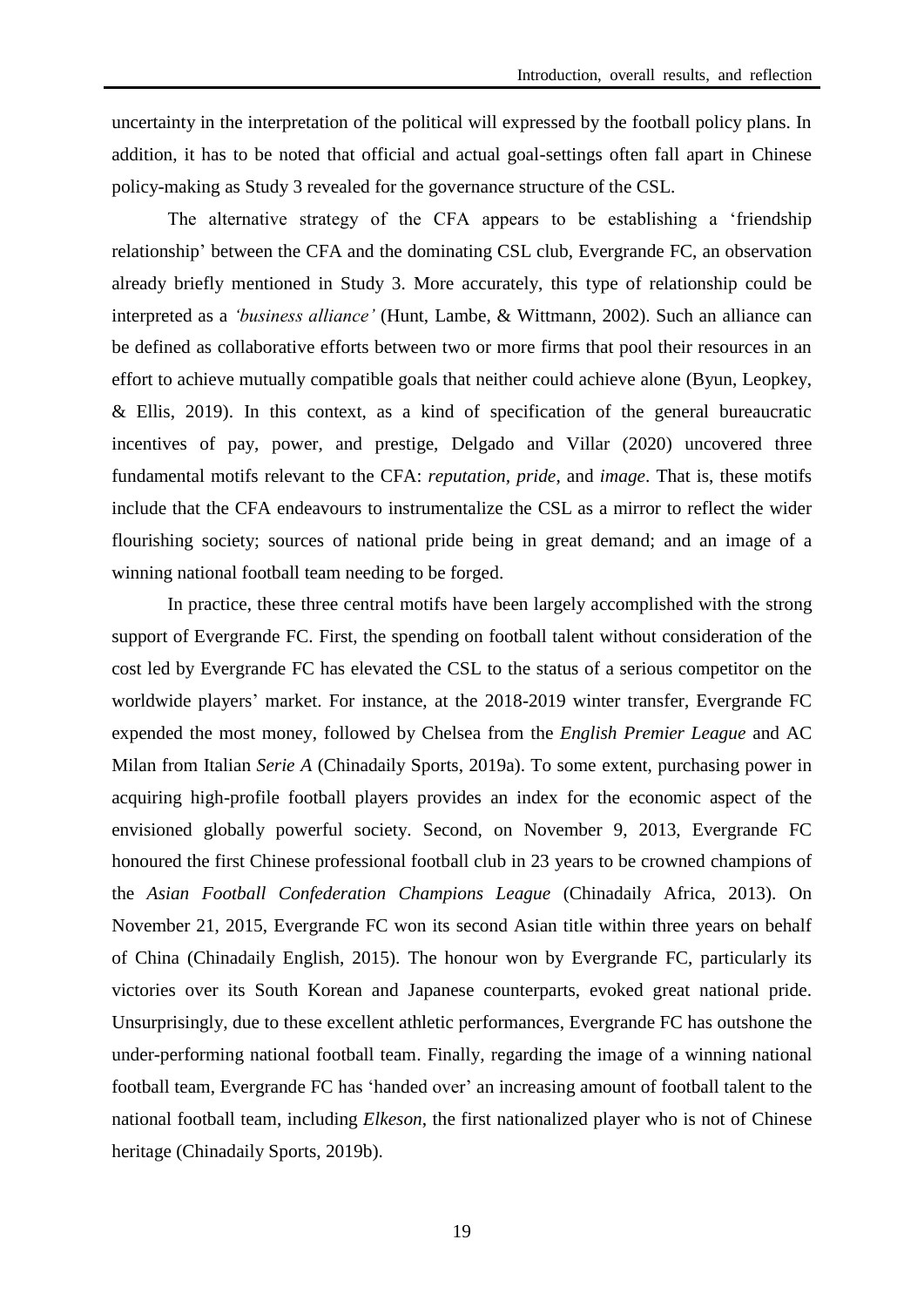Overall, the three guiding goals for the CFA have been largely achieved with the strong support of Evergrande FC. From the standpoint of the CFA, it would be highly beneficial to continue the 'business alliance' model in the future. Regarding the interests of Evergrande FC, *resource dependence theory* is insightful to understand their position. According to which, organizations as an open system rely on other organizations within their environment and are not self-sufficient in terms of critical resources (Byun et al., 2019; Pfeffer & Salancik, 1978). In the Chinese context, in line with Tan et al. (2016), the main resources are firmly controlled by the state. Private actors, such as corporations, are required to establish a good relationship with the government if they are to gain access to resources. Hence, from the standpoint of Evergrande FC, it is necessary to establish a good relationship with governmental agencies, including the CFA. Thus, Marcello Lippi, the prominent previous coach of Evergrande FC, was recruited by the CFA to shoulder the responsibility of managing the Chinese male national football team. However, it was reported that three-quarters of his salary was paid by Evergrande FC (Xinhuanet Sport, 2016). Meanwhile, Xu Jiayin, the president of the parent company of Evergrande FC, has become the world's wealthiest real estate tycoon (Chinadaily Business, 2019). This is a further indication that the vehicle of the football club and the 'business alliance' with the CFA is paying off for the Evergrande group.

Hence, in a striking contrast to the conflicts between the CFA and professional football clubs that occurred during the commercialized phase of *Football League A* (1994– 2003) (Amara et al., 2005), the new decade of the successor league CSL witnessed the establishment of the discussed 'business alliance' between the CFA and Evergrande FC. However, this close relationship to the benefit of both parties does not facilitate organizational changes in the CSL. In contrast, it obviously is a barrier to reforms that could have the potential to result in less governmental control of the CSL.

 Finally, it has to be noted that the three studies in the scope of this PhD research concentrated on the governance structures in Chinese elite sport and professional football. Thus the insights and evidence of this research program are limited to the policy and supply side of elite sport development in China. Therefore, it is worth mentioning that two further studies are related to the PhD project and will focus on *fan surveys*, i.e., analyzing the demand side of the CSL. The data collection was conducted as part of the PhD research; however, the results could not yet be published within the planned timeline. These studies are works in progress under the titles: 'Supporter attitudes toward league governance in emerging football markets: Evidence from fans of the CSL' (currently under revision) and 'Attendance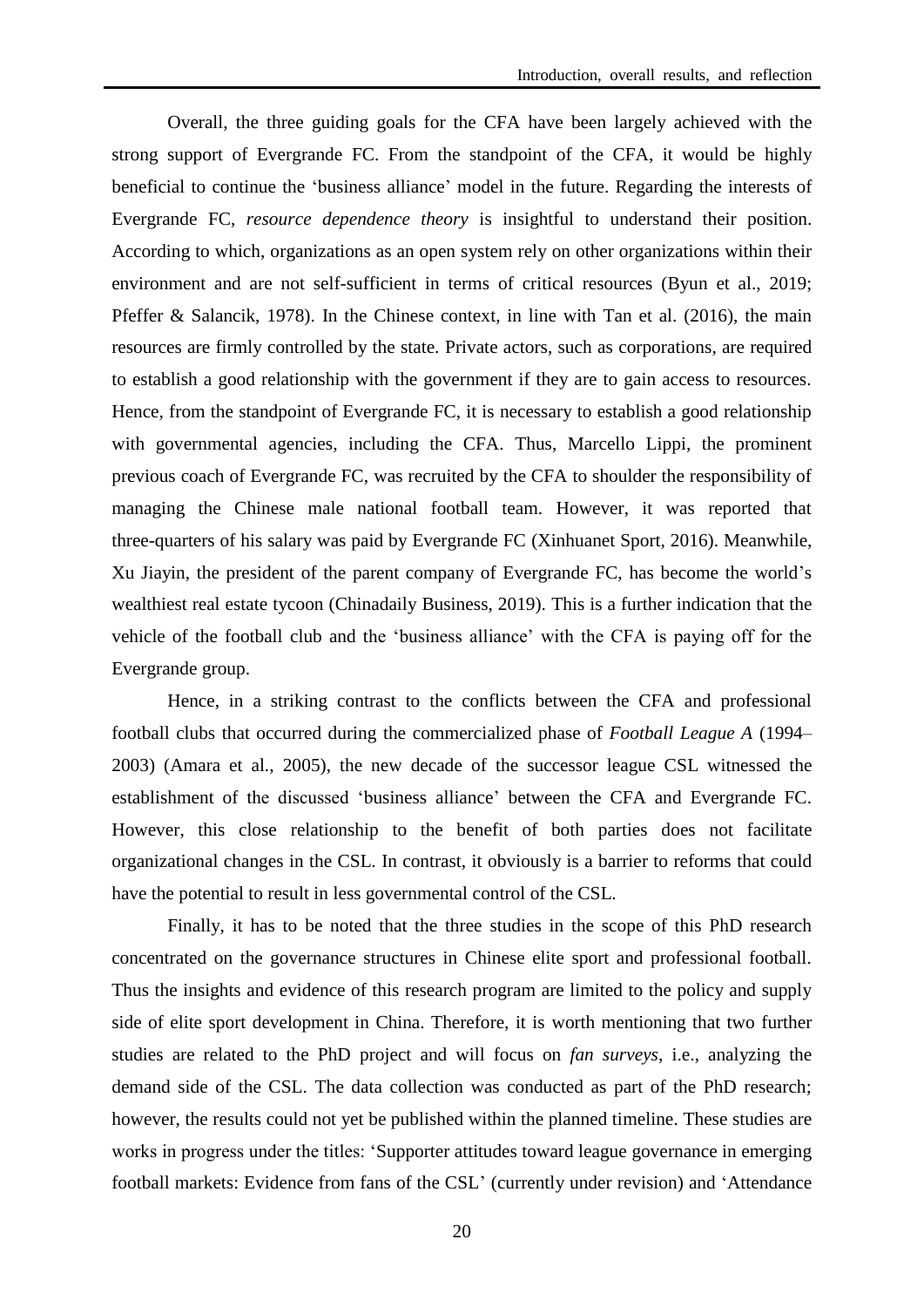determinants of active soccer fans of the CSL: A survey study' (to be submitted for publication in due course). Thus, follow-up research has already started to overcome the limitations of the three studies presented in this PhD manuscript. Namely, the demand side of Chinese sports and football fans need to be empirically studied. The mentioned survey is a first attempt in this future direction of research.

 But still, the policy and supply side warrants further attention of academics. Among other fruitful areas of research, future studies may build upon the multiple agency relationships that were detected and analyzed in this PhD research. Numerous questions arise with regard to solving these agency problems. In the conclusion of Study 1, a couple of research directions were already suggested that may help to develop governance instruments to balance the interests of the involved agents. Following the above discussion on professional football, moreover, research is needed on effective strategies to revive the organizational change process of professional football in China. Generally, sport development in China and the Chinese elite sport system remain a relevant and dynamic area for diverse research interests in the disciplinary fields of sport policy, sport governance, and sport management alike.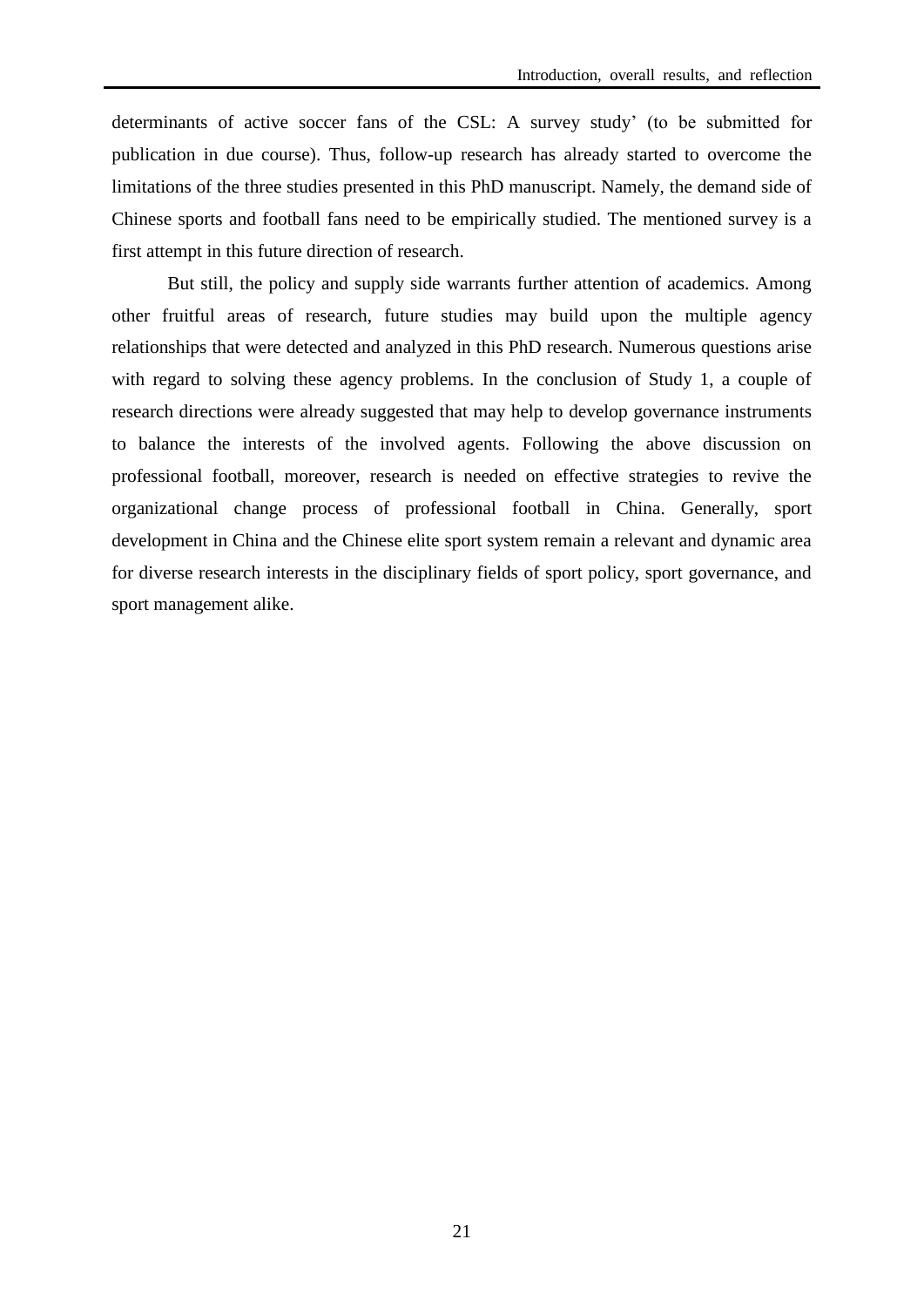## **References**

- Amara, M., Henry, I., Liang, J., & Uchiumi, K. (2005). The governance of professional soccer: Five case studies – Algeria, China, England, France and Japan. *European Journal of Sport Science, 5*(4), 189–206.
- Andrews, D. L. (2004). Sport in the late capitalist moment. In T. Slack (Ed.), *The commercialisation of sport* (pp. 2–28). New York, NY: Routledge.
- Baker, J. A., Cao, X.-J., Pan, D. W., & Lin, W. (1993). Sport administration in the People's Republic of China. *Journal of Sport Management, 7*(1), 71–77.
- Bao, M.-X., & Li, Y.-W. (2014). A countermeasure study on the transformation of way of development for China's athletic sport [in Mandarin]. *Journal of Beijing Sport University, 37*(1), 9–23.
- Berger, R. (2015). Now I see it, now I don't: Researcher's position and reflexivity in qualitative research. *Qualitative Research, 15*(2), 219–234.
- Bernard, A. B., & Busse, M. R. (2004). Who wins the Olympic Games: Economic resources and medal totals. *The Review of Economics and Statistics, 86*(1), 413–417.
- Bowen, G. A. (2009). Document analysis as a qualitative research method. *Qualitative Research Journal, 9*(2), 27–40.
- Brockmann, H., Delhey, J., Welzel, C., & Yuan, H. (2009). The China puzzle: Falling happiness in a rising economy. *Journal of Happiness Studies, 10*(4), 387–405.
- Bryman, A. (2008). *Social research methods*. Oxford: Oxford University Press.
- Byun, J., Leopkey, B., & Ellis, D. (2019). Understanding joint bids for international large-scale sport events as strategic alliances. *Sport, Business and Management: An International Journal,* doi: 10.1108/SBM-09-2018-0074.
- Chinadaily Africa. (2013, November 9). Football fans cheer for Guangzhou Evergrande. Retrieved from

[https://africa.chinadaily.com.cn/sports/2013-11/09/content\\_17093243\\_3.htm](https://africa.chinadaily.com.cn/sports/2013-11/09/content_17093243_3.htm)

Chinadaily Business. (2019, March 14). Evergrande's Xu the world's richest real estate developer. Retrieved from

<http://www.chinadaily.com.cn/a/201903/14/WS5c89c058a3106c65c34ee99d.html>

Chinadaily English. (2015, November 21). China's Guangzhou Evergrande wins 2015 AFC Champions league title. Retrieved from

[http://m.chinadaily.com.cn/en/2015-11/21/content\\_22507862.htm](http://m.chinadaily.com.cn/en/2015-11/21/content_22507862.htm)

Chinadaily Sports. (2019a, March 1). China's Evergrande top winter transfer spending with \$93m. Retrieved from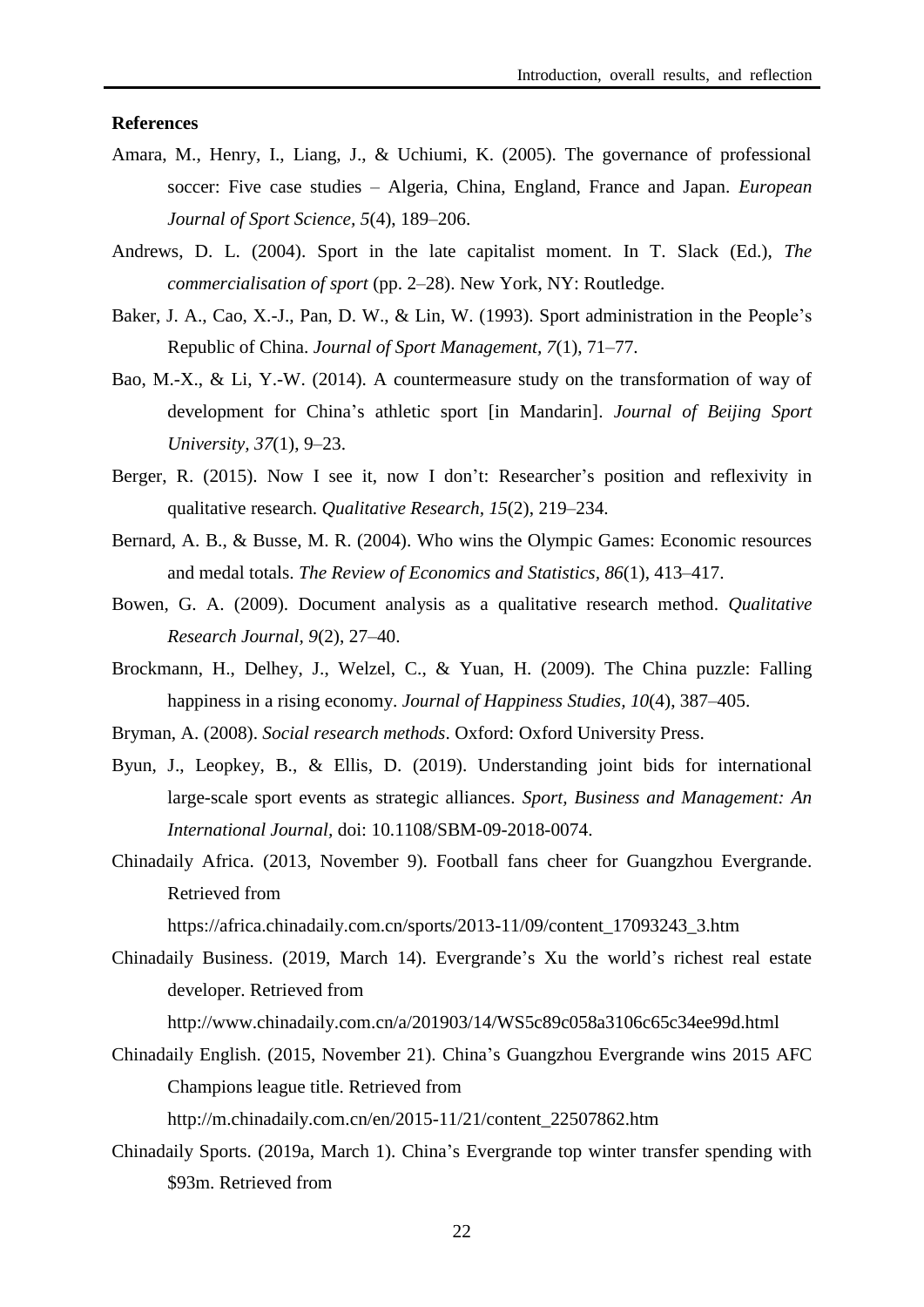http://www.chinadaily.com.cn/a/201903/01/WS5c78f885a3106c65c34ec3af.html

Chinadaily Sports. (2019b, August 22). China unveils 35-man squad for 2022 World Cup qualifiers. Retrieved from

<http://global.chinadaily.com.cn/a/201908/22/WS5d5e0efba310cf3e355674af.html>

- Connell, J. (2018). Globalisation, soft power, and the rise of football in China. *Geographical Research, 56*(1), 5–15.
- Corbetta, P. (2003). *Social research: Theory, methods and techniques*. London, UK: Sage.
- Crawford, G. (2004). *Consuming sport: Fans, sport and culture*. London, UK: Routledge.
- Cunningham, G. B. (2002). Removing the blinders: Toward an integrative model of organizational change in sport and physical activity. *Quest, 54*(4), 276–291.
- Cunningham, G. B. (2009). Understanding the diversity-related change process: A field study. *Journal of Sport Management, 23*(4), 407–428.
- De Bosscher, V., Shibli, S., Westerbeek, H., & Van Bottenburg, M. (2015). *Successful elite sport policies: An international comparison of the sports policy factors leading to International sporting Success (SPLISS 2.0) in 15 nations*. Maidenhead: Meyer & Meyer Sport.
- Delgado, D. L., & Villar, F. J. V. (2020). It is not a game: Soccer and China's search for world hegemony. *Soccer & Society, 21*(2), 225–238.
- Digel, H., Miao, J., & Utz, A. (2003). *Hochleistungssport in China*. Weilheim, DE Bräuer.
- Dong, J. X., & Mangan, J. (2001). Football in the new China: Political statement, entrepreneurial enticement and patriotic passion. *Soccer & Society, 2*(3), 79–100.
- Eisenhardt, K. M. (1989). Agency theory: An assessment and review. *Academy of Management Review, 14*(1), 57–74.
- Fan, H. (1998). The Olympic movement in China: Ideals, realities and ambitions. *Sport in Society, 1*(1), 149–168.
- Fan, H., & Lu, Z. (2013). The professionalisation and commercialisation of football in China (1993–2013). *The International Journal of the History of Sport, 30*(14)*,* 1637–1654.
- Fan, H., Wu, P., & Xiong, H. (2005). Beijing ambitions: An analysis of the Chinese elite sports system and its Olympic strategy for the 2008 Olympic Games. *The International Journal of the History of Sport, 22*(4), 510–529.
- Furubotn, E., & Richter, R. (2005). *Institutions and economic theory: The contribution of the new institutional economics*. Ann Arbor, MI: The University of Michigan Press.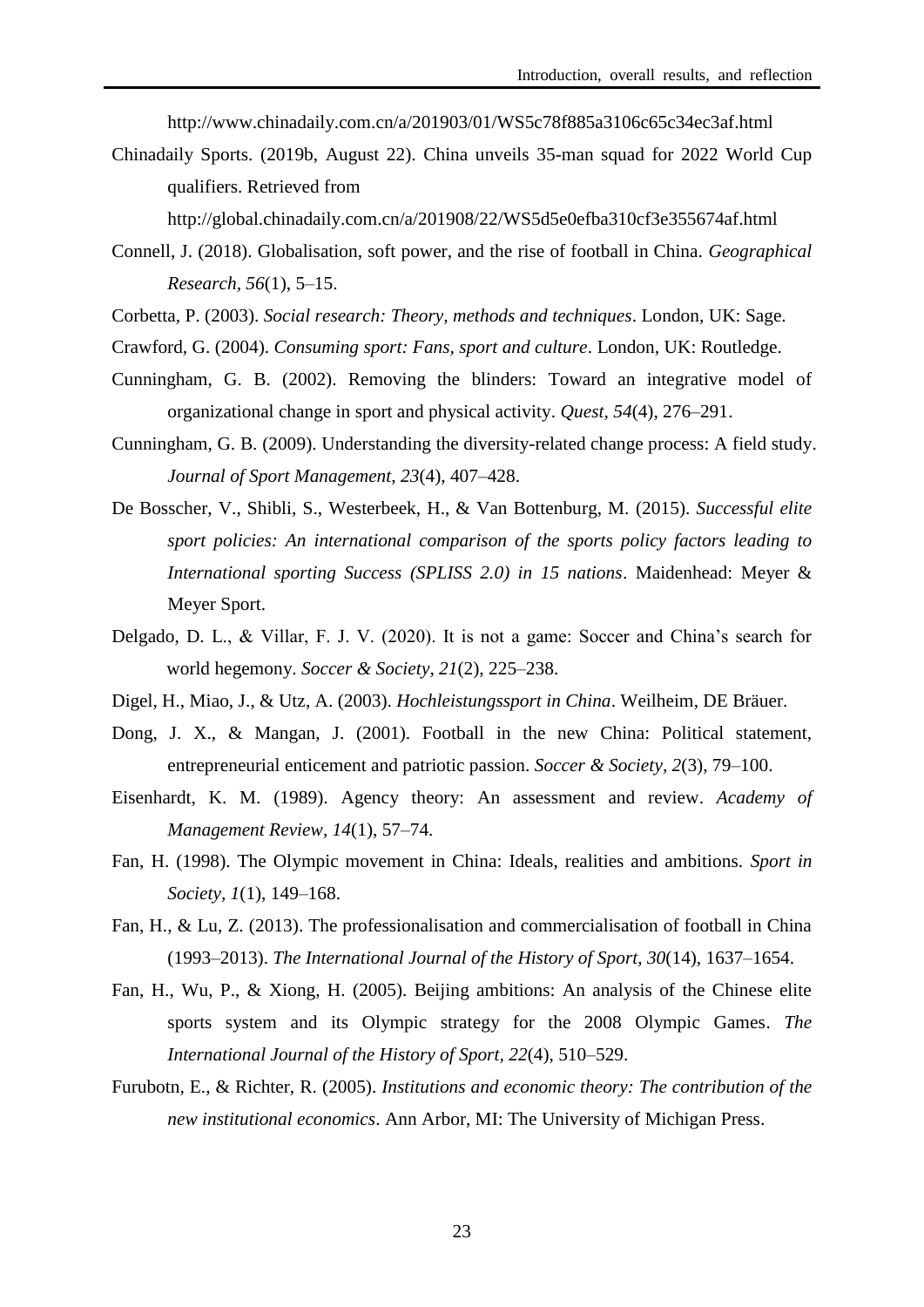- GAS. (2011, May 17). The outline of the strategic Olympic glory plan: 2011-2020 [in Mandarin]. Retrieved from http://www.sport.gov.cn/n16/n1077/n1467/n1918952/1919010.html
- Gerrard, B. (2004). Media ownership of teams: The latest stage in the commercialisation of team sports. In T. Slack (Ed.), *The commercialisation of sport* (pp. 240–257). New York, NY: Routledge.
- Greenwood, R., & Hinings, C. R. (1996). Understanding radical organizational change: Bringing together the old and the new institutionalism. *The Academy of Management Review, 21*(4), 1022–1054.
- Grix, J., Brannagan, P. M., & Lee, D. (2019). *Entering the global arena: Emerging states, soft power strategies and sports mega-events*. Singapore: Palgrave Macmillan.
- Hancock, D. R., & Algozzine, B. (2006). *Doing case study research: A practical guide for beginning researchers*. New York, NY: Teachers College Press.
- Houlihan, B., & Green, M. (2007). *Comparative elite sport development: Systems, structures and public policy*. Oxford, UK: Butterworth-Heinemann.
- Hu, X. (2019). Ideological conflicts behind mutual belief: The termination of the 'dual-registration policy' and the collapse of an effective elite diving system in China. *Sport in Society*, *22*(8), 1362-1381.
- Hu, X., & Henry, I. (2017). Reform and maintenance of Juguo Tizhi: Governmental management discourse of Chinese elite sport. *European Sport Management Quarterly, 17*(4), 531–553.
- Hunt, S. D., Lambe, C. J., & Wittmann, C. M. (2002). A theory and model of business alliance success. *Journal of Relationship Marketing, 1*(1), 17–35.
- Junior, E. L., & Rodrigues, C. (2019). The Chinese plan for football development: A perspective from innovation theory. *Sport, Business and Management: An International Journal, 9*(1), 63–77.
- Klein, M.-L., & Deitersen-Wieber, A. (2003). Prozesse der Geschlechterdifferenzierung im Marketing-Management von Fitness-Studios. In I. Hartmann-Tews, P. Gieß-Stüber, M. L. Klein, & C. Kleindienst-Cachay (Eds.), *Soziale Konstruktion von Geschlecht im Sport* (pp. 187–222). Wiesbaden: VS Verlag für Sozialwissenschaften.
- Kurscheidt, M. (2006). The World Cup. In W. Andreff & S. Szymanski (Eds.), *Handbook on the economics of sport* (pp. 197–213). Cheltenham, UK: Edward Elgar Publishing.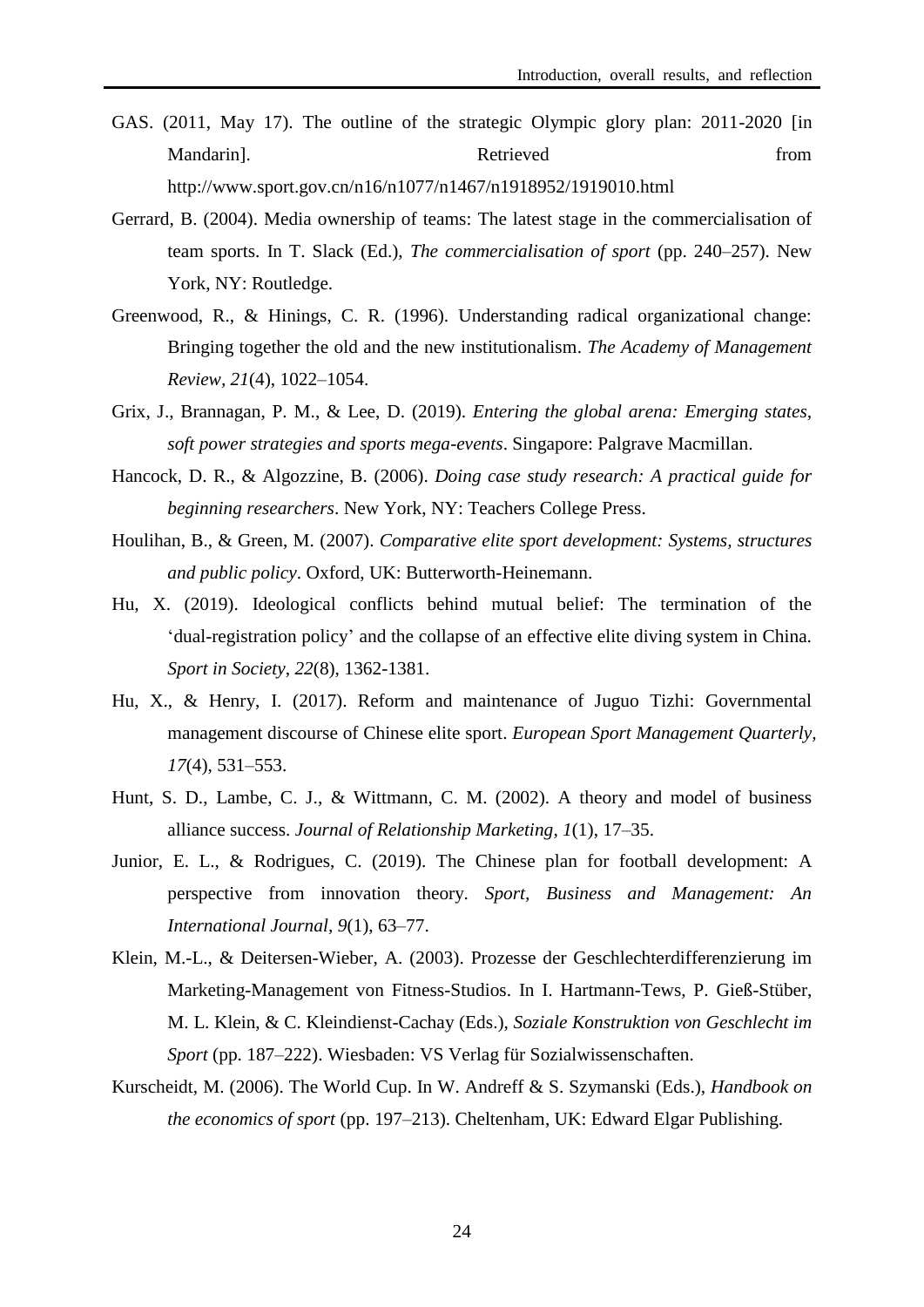- Kurscheidt, M., & Deitersen-Wieber, A. (2011). Sport governance in Germany. In C. Sobry (Ed.), *Sports governance in the world: A socio-historic approach* (pp. 259–306). Paris: Editions Le Manuscrit.
- Kurscheidt, M., Klein, M.-L., & Deitersen-Wieber, A. (2003). A socioeconomic approach to sports: Lessons from fitness and event markets. *European Journal of Sport Science, 3*(3), 1–10.
- Legg, J., Snelgrove, R., & Wood, L. (2016). Modifying tradition: Examining organizational change in youth sport. *Journal of Sport Management, 30*(4), 369–381.
- Li, L., & Fan, H. (2015). The National Games and national identity in the Republic of China, 1910–1948. *The International Journal of the History of Sport, 32*(3)*,* 440–454.
- Li, M., Pitts, B. G., & Quarterman, J. (2008). *Research methods in sport management*. Morgantown, WV: Fitness Information Technology.
- Liang, Y. (2014). The development pattern and a clubs' perspective on football governance in China. *Soccer & Society, 15*(3)*,* 430–448.
- Liang, Y. (2017). Marketization impact on the relationships between supporters and football clubs. *The International Journal of the History of Sport, 34*(17-18)*,* 1835–1853.
- Liu, D., Zhang, J. J., & Desbordes, M. (2017). Sport business in China: Current state and prospect. *International Journal of Sports Marketing and Sponsorship, 18*(1), 2–10.
- Liu, Z., Chen, R., & Newman, J. I. (2019). The football dream of a sleeping dragon: Media framing(s), east-west geopolitics, and the crisis of the Chinese men's national team. *Communication & Sport,* doi: 10.1177/2167479519852141.
- Manzenreiter, W., & Horne, J. (2004). *Football goes east: Business, culture and the people's game in China, Japan and South Korea*. Abingdon, UK: Routledge.
- Manzenreiter, W., & Horne, J. (2007). Playing the post-fordist game in/to the far East: The footballisation of China, Japan and South Korea. *Soccer & Society, 8*(4), 561–577.
- March, J. G., & Olsen, J. P. (2011). Elaborating the "new institutionalism". In R. E. Goodin (Ed.), *The Oxford handbook of political institutions* (pp. 159–175). Oxford: Oxford University Press.
- Mason, D. S., & Slack, T. (2005). Agency theory and the study of sport organizations. *Sport in Society, 8*(1), 48–64.
- Milgrom, P. R., & Roberts, J. D. (1992). *Economics, organization, and management*. Englewood Cliffs, NJ: Prentice Hall.
- Morrow, S. (2003). *The people's game: Football, finance and society*. New York, NY: Palgrave Macmillan.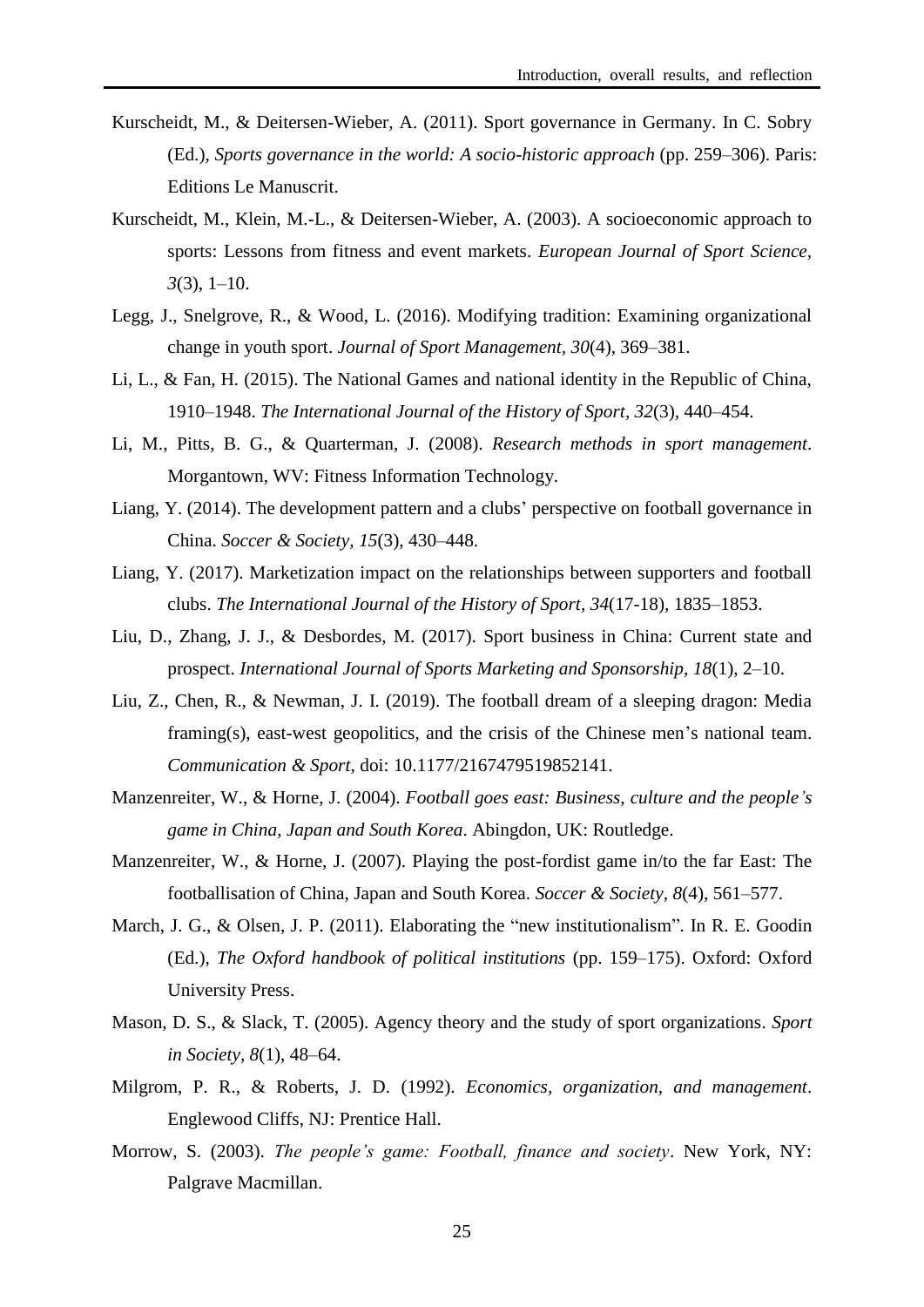Mueller, D. C. (2003). *Public choice III*. Cambridge: Cambridge University Press.

- Patton, M. Q. (2002). *Qualitative research and evaluation methods*. Thousand Oaks, CA: Sage.
- Peng, Q., Skinner, J., & Houlihan, B. (2019). An analysis of the Chinese football reform of 2015: Why then and not earlier. *International Journal of Sport Policy and Politics, 11*(1), 1–18.
- Pfeffer, J., & Salancik, G. R. (1978). *The external control of organizations: A resource dependence approach*. New York, NY: Harper and Row Publishers.
- Preuss, H., & Alfs, C. (2011). Signaling through the 2008 Beijing Olympics—using mega sport events to change the perception and image of the host. *European Sport Management Quarterly, 11*(1), 55–71.
- Ryan, G. W., & Bernard, H. R. (2003). Techniques to identify themes. *Field Methods, 15*(1), 85–109.
- Scharpf, F. W. (1997). *Games real actors play: Actor-centered institutionalism in policy research*. Boulder, CO: Westview Press.
- Shapiro, S. P. (2005). Agency theory. *Annual Review of Sociology, 31*, 263–284.
- Sina News. (2016, November 6). Gou Zhongwen was promoted to the director of the GAS facing four challenges [in Mandarin]. Retrieved from <http://news.sina.com.cn/c/nd/2016-11-06/doc-ifxxnffr6908971.shtml>
- Sina News. (2019, March 8). Top sports official comments on promoting Chinese soccer. Retrieved from

https://news.sina.com.cn/c/2019-03-08/doc-ihsxncvh0942815.shtml

- Skinner, J., Edwards, A., & Corbett, B. (2014). *Research methods for sport management*. Abingdon, UK: Routledge.
- Sparkes, A. C., & Smith, B. (2014). *Qualitative research methods in sport, exercise and health: From process to product*. Abingdon, UK: Routledge.
- State Council. (2014). *Opinions on accelerating the development of sports industry and promoting sports consumption*. Beijing: State Council.
- State Council. (2015). *The overall plan for Chinese football reform and development*. Beijing: State Council.
- State Council. (2019). *An outline of establishing a world sports power*. Beijing: State Council.
- Sullivan, J., Chadwick, S., & Gow, M. (2019). China's football dream: Sport, citizenship, symbolic power, and civic spaces. *Journal of Sport and Social Issues*, *43*(6), 493–514.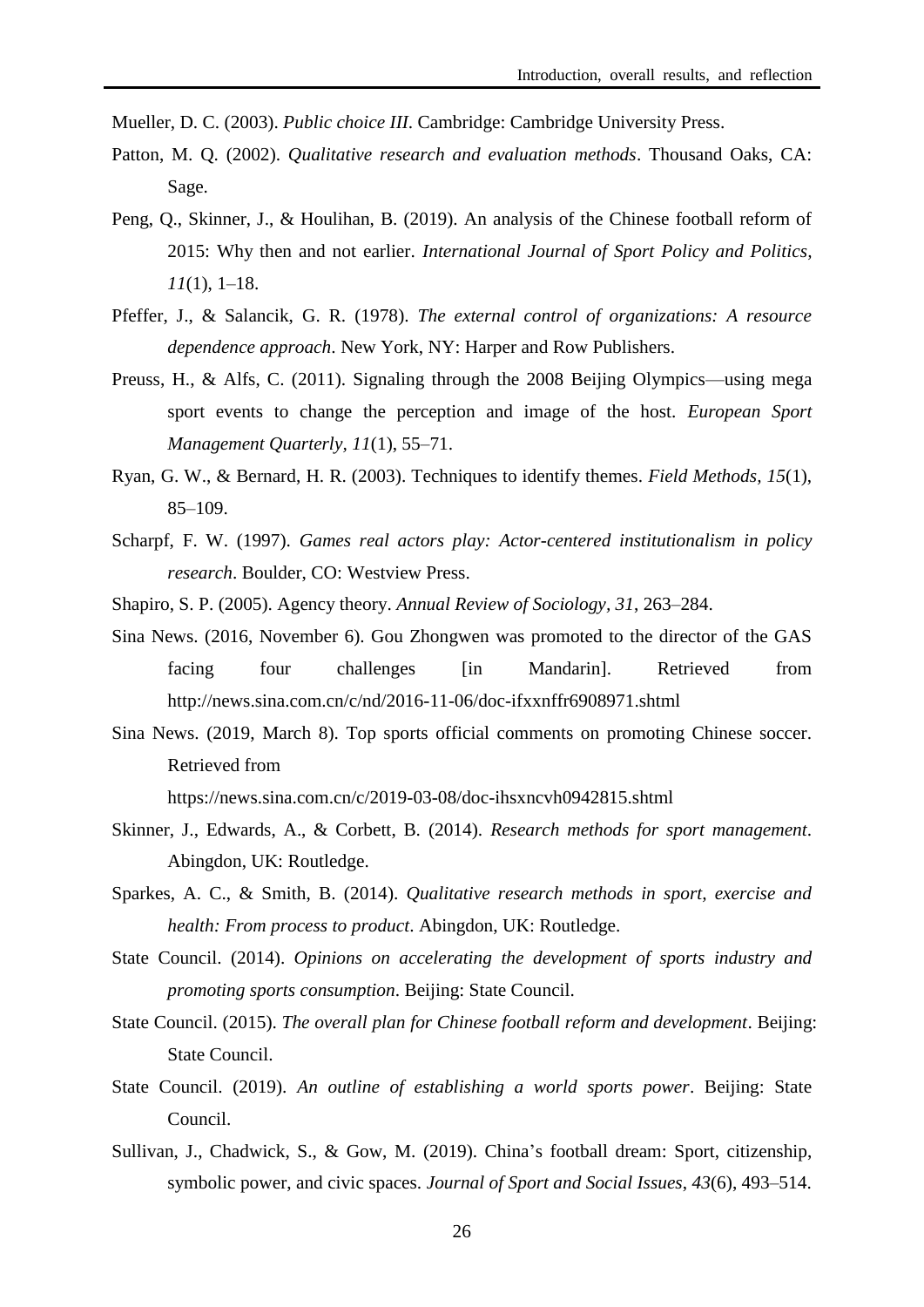- Tan, T.-C., & Bairner, A. (2010). Globalization and Chinese sport policy: The case of elite football in the People's Republic of China. *The China Quarterly, 203*, 581–600.
- Tan, T.-C., & Green, M. (2008). Analysing China's drive for Olympic success in 2008. *The International Journal of the History of Sport, 25*(3), 314–338.
- Tan, T.-C., & Houlihan, B. (2012). Chinese Olympic sport policy: Managing the impact of globalisation. *International Review for the Sociology of Sport, 48*(2), 131–152.
- Tan, T.-C., Huang, H.-C., Bairner, A., & Chen, Y.-W. (2016). Xi Jin-Ping's World Cup dreams: From a major sports country to a world sports power. *The International Journal of the History of Sport, 33*(12), 1449–1465.
- Theodoraki, E. (2004). Sport management reform, national competitiveness and Olympic glory in the People's Republic of China. *Managing Leisure, 9*(4), 193–211.
- Xinhuanet Sports. (2016, October 21). 10m euros! Splendid salary of Marcello Lippi partly paid by Guangzhou Evergrande [in Mandarin]. Retrieved from http://www.xinhuanet.com/sports/2016-10/21/c\_1119759463.htm
- Xu, G. (2008). *Olympic dreams: China and sports, 1895-2008*. Cambridge, MA: Harvard University Press.
- Xu, K.-J., & Chen, Y.-Z. (2010). Development process and future direction of the National Games of China [in Mandarin]. *Journal of Chengdu Sport University, 36*(4), 28–32.
- Xu, X. (2006). Modernizing China in the Olympic spotlight: China's national identity and the 2008 Beijing Olympiad. *The Sociological Review, 54*(2), 90–107.
- Yu, L., Newman, J., Xue, H., & Pu, H. (2019). The transition game: Toward a cultural economy of football in post-socialist China. *International Review for the Sociology of Sport, 54*(6), 711–737.
- Zheng, J., & Chen, S. (2016). Exploring China's success at the Olympic Games: A competitive advantage approach. *European Sport Management Quarterly, 16*(2), 148–171.
- Zheng, J., Chen, S., Tan, T.-C., & Lau, P. W. C. (2018). Sport policy in China (Mainland). *International Journal of Sport Policy and Politics, 10*(3), 469–491.
- Zheng, J., Chen, S., Tan, T.-C., & Houlihan, B. (2019a). *Sport policy in China*. Abingdon, UK: Routledge.
- Zheng, J., Lau, P. W. C., Chen, S., Dickson, G., De Bosscher, V., & Peng, Q. (2019b). Interorganisational conflict between national and provincial sport organisations within China's elite sport system: Perspectives from national organisations. *Sport Management Review, 22*(5), 667–681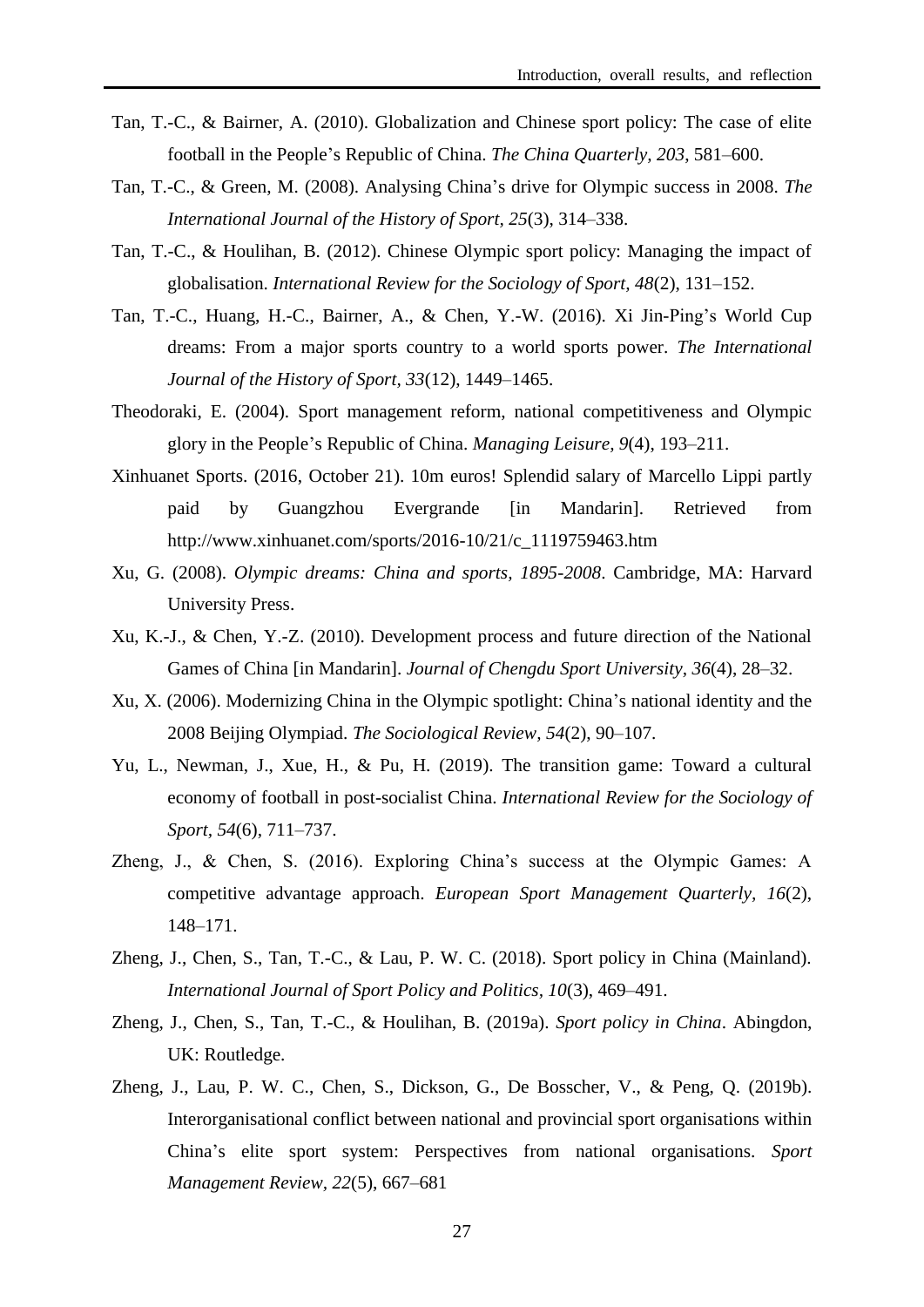# **2 Articles on the three studies**

# **2.1 Study 1:** *The National Games of China as a governance instrument in Chinese elite sport: An institutional and agency analysis*

Ma, Y., & Kurscheidt, M. (2019). The National Games of China as a governance instrument in Chinese elite sport: An institutional and agency analysis. *International Journal of Sport Policy and Politics, 11*(4), 679–699. DOI: 10.1080/19406940.2019.1633383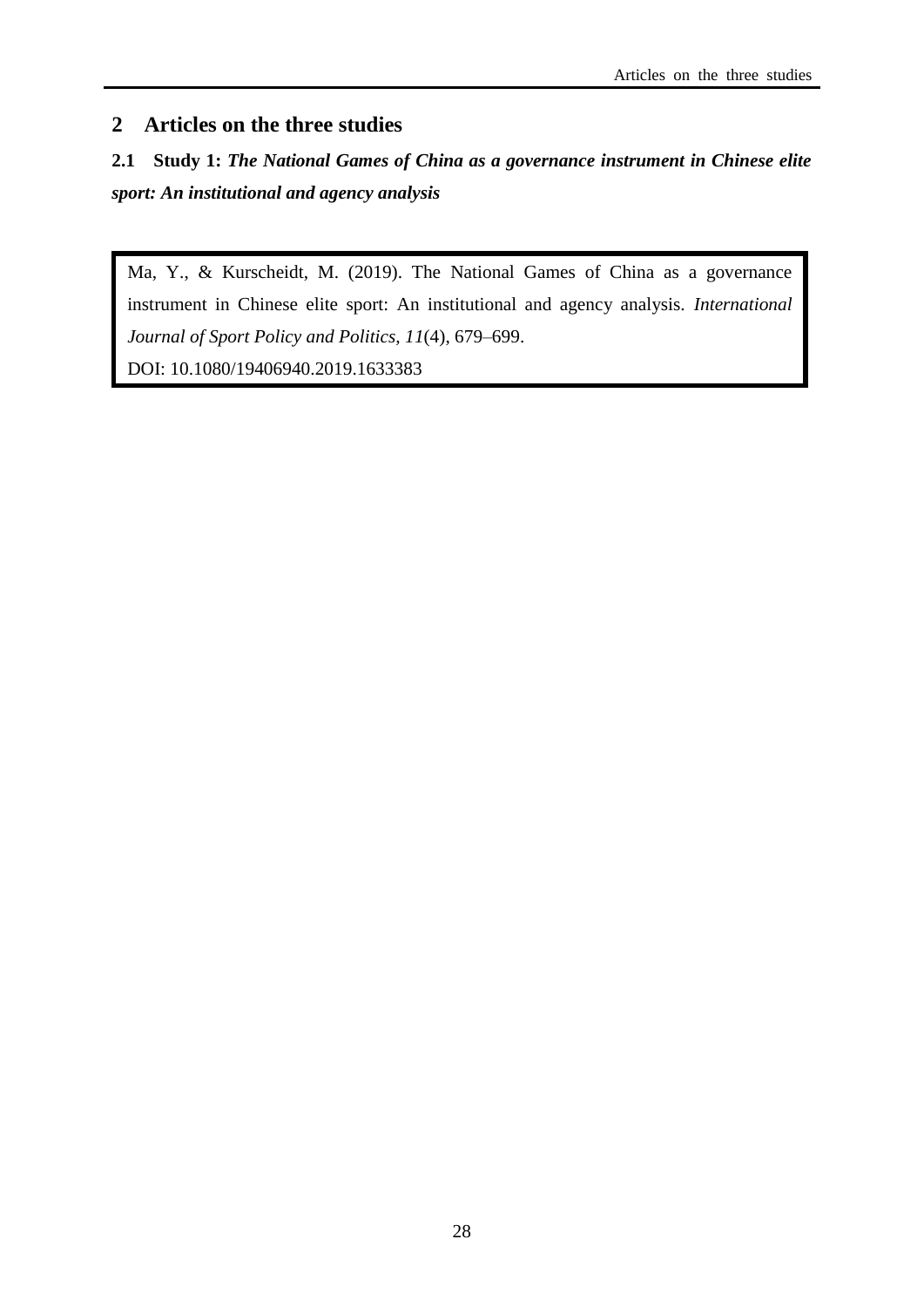**2.2 Study 2:** *Doing it the Chinese way: The politically-led commercialization of professional football in China*

Ma, Y., & Kurscheidt, M. (2020). Doing it the Chinese way: The politically-led commercialization of professional football in China. *Journal of Global Sport Management.*

[DOI:](DOI) 10.1080/24704067.2020.1753332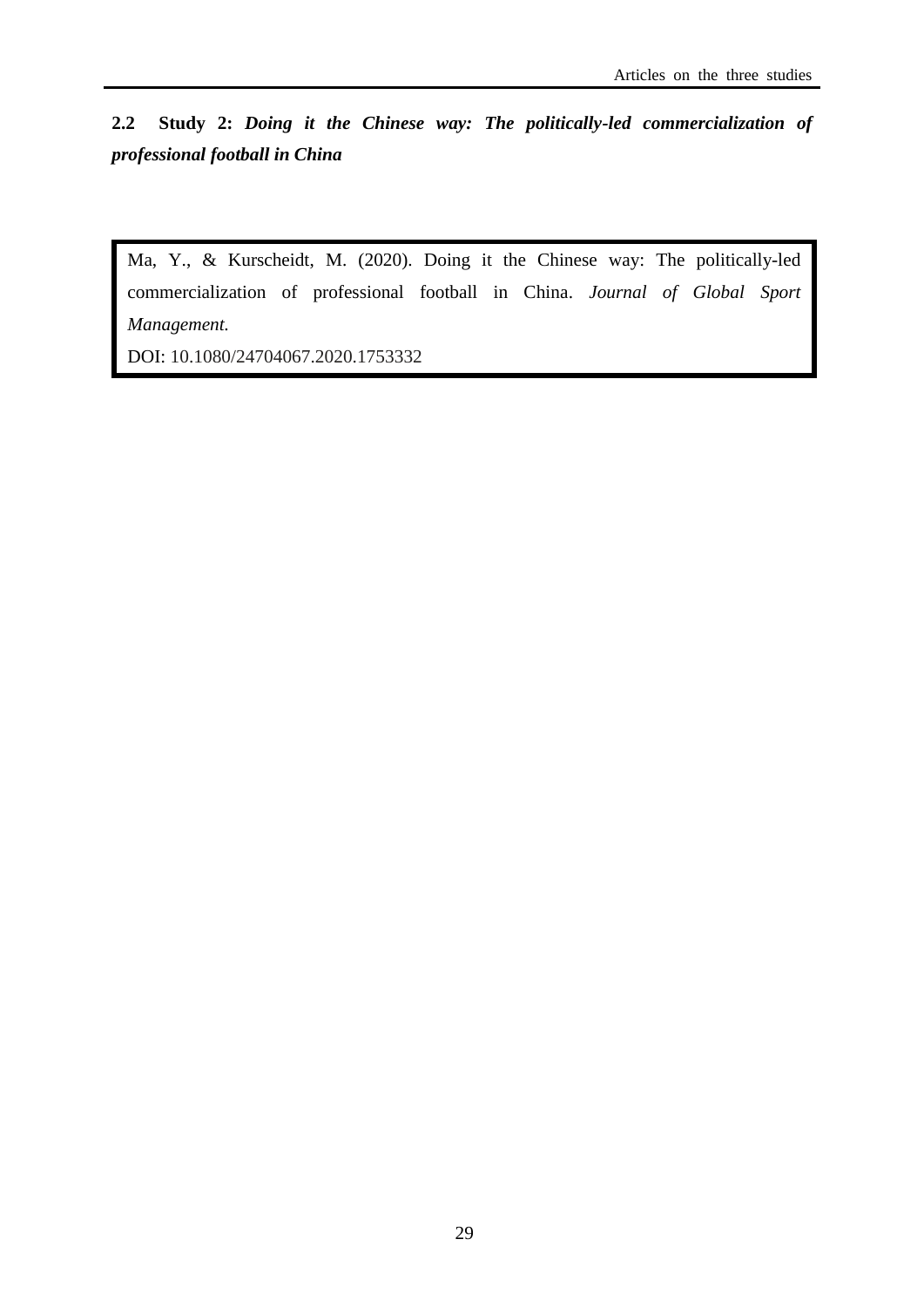**2.3 Study 3:** *Governance of the Chinese Super League: A struggle between governmental control and market orientation*

Ma, Y., & Kurscheidt, M. (2019). Governance of the Chinese Super League: A struggle between governmental control and market orientation. *Sport, Business and Management: An International Journal, 9*(1), 4–25.

DOI: 10.1180/SBM-11-2017-0070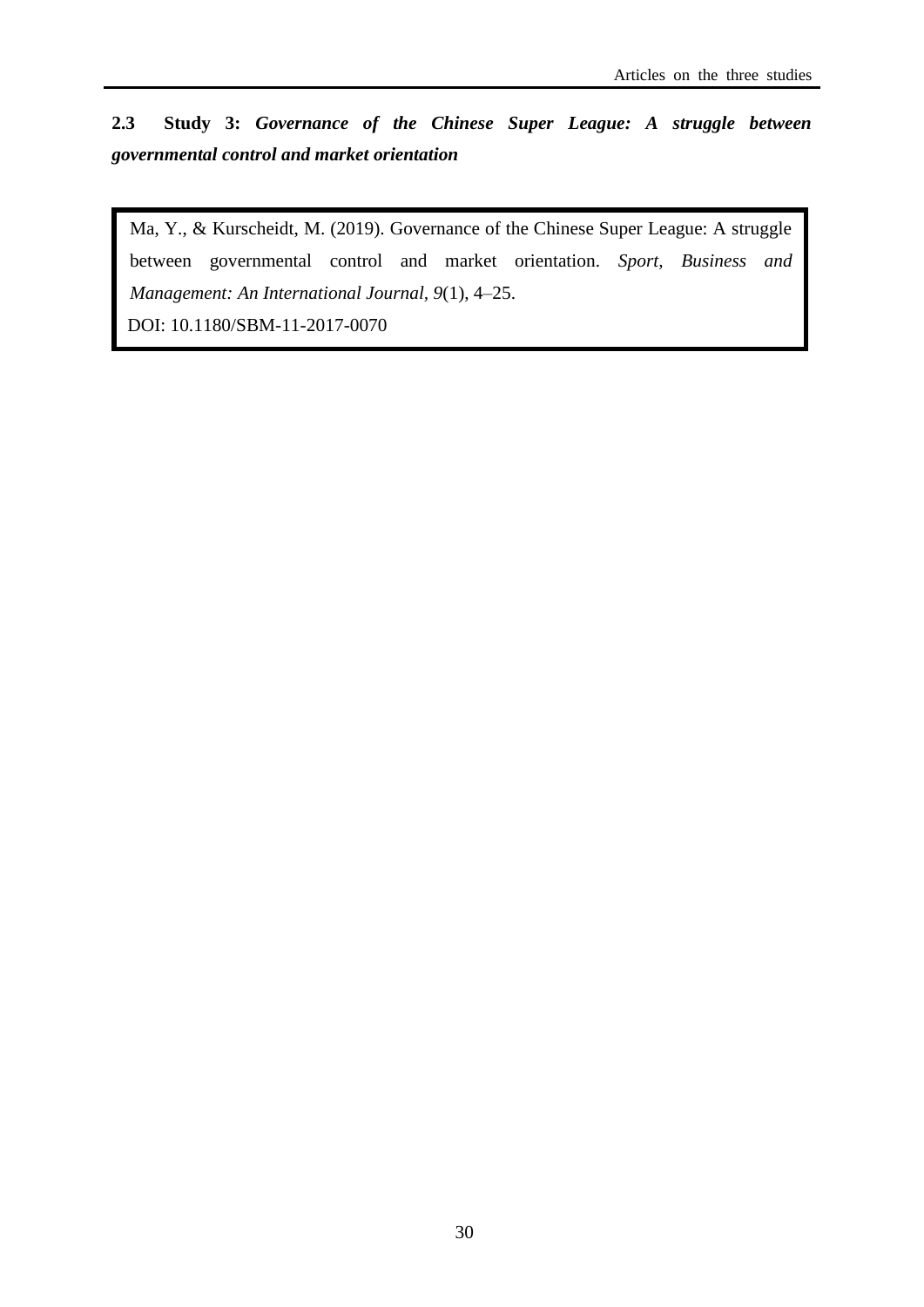# **3 Publications and academic biography**

# **3.1 List of publications**

# *Peer-reviewed journal publications*

- Ma, Y., & Kurscheidt, M. (2020). Doing it the Chinese way: The politically-led commercialization of professional football in China. *Journal of Global Sport Management.* https://doi.org/10.1080/24704067.2020.1753332
- Ma, Y., & Kurscheidt, M. (2019). The National Games of China as a governance instrument in Chinese elite sport: An institutional and agency analysis. *International Journal of Sport Policy and Politics, 11*(4), 679–699.
- Ma, Y., & Kurscheidt, M. (2019). Governance of the Chinese Super League: A struggle between governmental control and market orientation. *Sport, Business and Management: An International Journal, 9*(1), 4–25.
- Ma, Y., & Kurscheidt, M. (2019). Research on Chinese Super League governance reform based on the organization change theory [in Mandarin]. *Journal of Physical Education*, *26*(6), 57–62.
- Ma, Y., & Kurscheidt, M. (2018). German football governance and its inspirations [in Mandarin]. *Journal of Physical Education, 25*(1), 61–67.
- Ma, Y. (2017). Several issues on Sino-German football school cooperation [in Mandarin]. *Sport Science Research, 38*(4), 93–97.

#### **Notes:**

*Journal of Physical Education* is the only sport-specific, peer-reviewed academic journal governed by the Ministry of Education of the PRC. *Sport Science Research* is the only official journal governed by the Shanghai Sports Bureau, PRC, and also peer-reviewed.

# *Chapter in handbook*

Ma, Y., & Zheng, J. (forthcoming). Commercialization of sport in China. In H. Fan, & Z. Lu (Eds.), *Routledge Handbook of Sport in Asia*. Abingdon, UK: Routledge.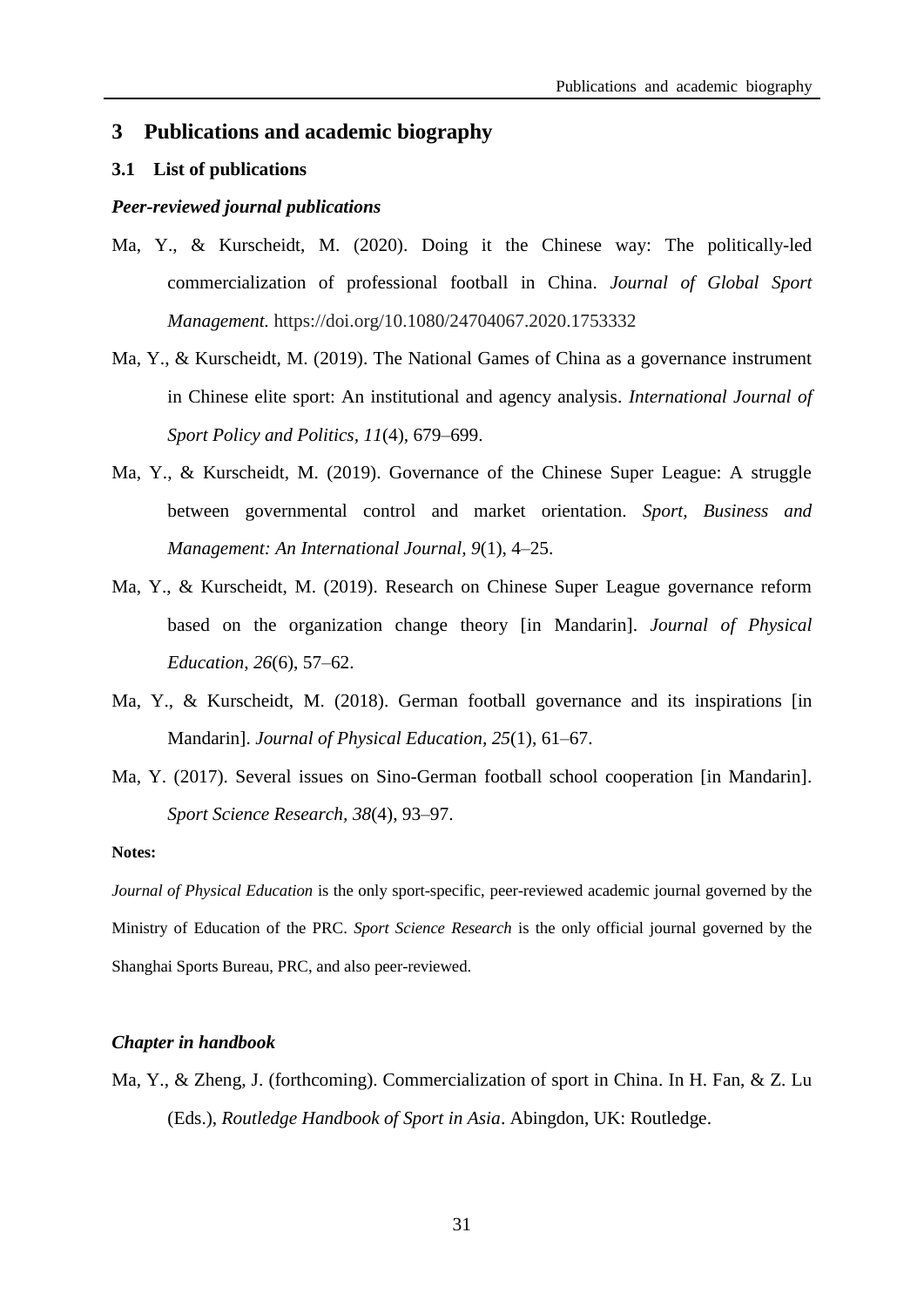# *Work in progress*

- Ma, Y., & Kurscheidt, M. (2020). Football is not a good thing: A critical analysis of the Chinese Communist Party's willingness to revitalise Chinese football. *Asian Journal of Sport History & Culture* (under the first-round review).
- Ma, Y., Brandt, C., & Kurscheidt, M. (2020). Supporter attitudes toward league governance in emerging football markets: Evidence from fans of the Chinese Super League. *Sport in Society* (under revision for resubmission to the second-round review).
- Kurscheidt, M., & Ma, Y. (2020). Attendance determinants of active soccer fans of the Chinese Super League: A survey study. *Sport Management Review* (in progress for paper submission).
- Ma, Y., & Kurscheidt, M. (2020). A preliminary study on German team sport governance [in Mandarin]. *Journal of Physical Education* (under the third-round review).
- Ma, Y., & Kurscheidt, M. (2020). Retrospective examination on German professional football [in Mandarin]. *Journal of Physical Education* (under the first-round review).
- Ma, Y., & Kurscheidt, M. (2020). German football referee governance and its inspirations [in Mandarin]. *Journal of Physical Education* (under the third-round review).

# *Conferences*

- Kurscheidt, M., & Ma, Y. (2018, September). *Attendance of active football fans in China: Evidence of a survey study.* Paper presented at the 26th European Association for Sport Management (EASM) Conference, Malmö, Sweden.
- Kurscheidt, M., & Ma, Y. (2017, November). *Attendance determinants of active soccer fans of the Chinese Super League: A survey study.* Paper presented at XVII International Association of Sport Economists (IASE) Conference, Shanghai, China.